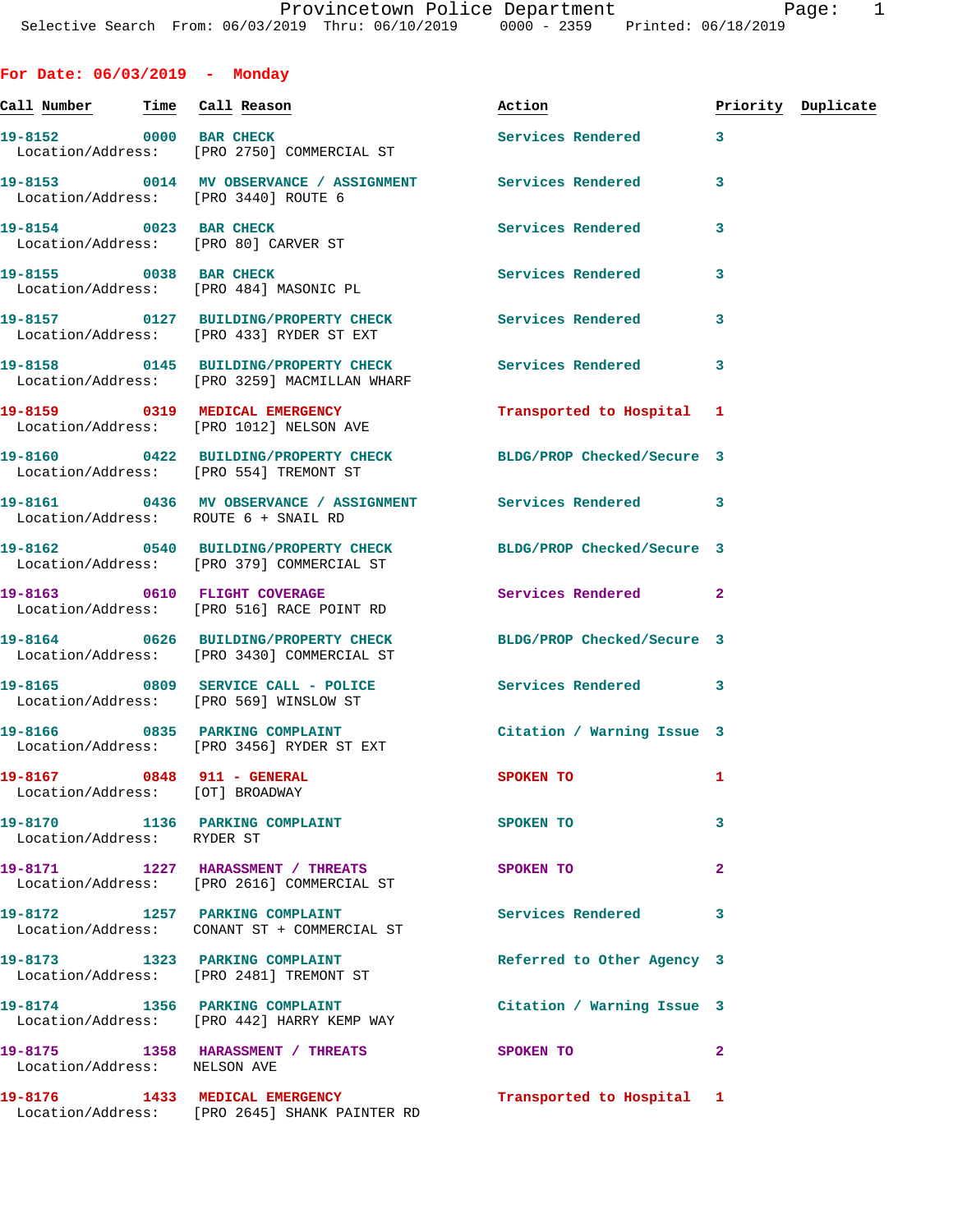|                                                                                              | Provincetown Police Department Page: 2<br>Selective Search From: $06/03/2019$ Thru: $06/10/2019$ 0000 - 2359 Printed: 06/18/2019 |                       |                         |
|----------------------------------------------------------------------------------------------|----------------------------------------------------------------------------------------------------------------------------------|-----------------------|-------------------------|
|                                                                                              | 19-8177 1445 PARKING COMPLAINT Services Rendered 3<br>Location/Address: COMMERCIAL ST + HANCOCK ST                               |                       |                         |
|                                                                                              | 19-8180 1531 BUILDING/PROPERTY CHECK Services Rendered 3<br>Location/Address: [PRO 3259] MACMILLAN WHARF                         |                       |                         |
|                                                                                              | <b>19-8181 1541    911 - GENERAL</b><br>Location/Address: [PRO 3222] ALDEN ST                                                    | Services Rendered 1   |                         |
|                                                                                              | 19-8182 1553 PARK, WALK & TALK STARE Services Rendered 3<br>Location/Address: [PRO 105] COMMERCIAL ST                            |                       |                         |
|                                                                                              | 19-8183 1557 911 - GENERAL<br>Location/Address: [PRO 2506] RAILROAD AVE                                                          | SPOKEN TO             | 1                       |
| Location/Address: ROUTE 6 + SNAIL RD                                                         | 19-8184 1659 MV OBSERVANCE / ASSIGNMENT Services Rendered                                                                        |                       | $\overline{\mathbf{3}}$ |
|                                                                                              | 19-8185 1718 MEDICAL EMERGENCY 1 Transported to Hospital 1<br>Location/Address: [PRO 440] HARRY KEMP WAY                         |                       |                         |
| Location/Address: [PRO 521] ROUTE 6<br>Refer To Citation: 19-545-CN                          | 19-8186 1724 MV STOP                                                                                                             | <b>VERBAL WARNING</b> | 3                       |
|                                                                                              | 19-8187 1751 PARK, WALK & TALK Services Rendered 3<br>Location: [PRO 3431] LOPES SQUARE                                          |                       |                         |
|                                                                                              | 19-8188 1805 BUILDING/PROPERTY CHECK BLDG/PROP Checked/Secure 3<br>Location/Address: [PRO 4082] GOSNOLD ST                       |                       |                         |
|                                                                                              | 19-8189 1859 LARCENY / FORGERY / FRAUD SPOKEN TO<br>Location/Address: [PRO 2021] COMMERCIAL ST                                   |                       | $\overline{a}$          |
|                                                                                              | 19-8190 1959 LOST PROPERTY<br>Location/Address: [TRU 83] HIGHLAND RD                                                             | Services Rendered 3   |                         |
|                                                                                              | 19-8191 2015 BUILDING/PROPERTY CHECK Services Rendered<br>Location/Address: [PRO 2490] PROVINCELANDS RD                          |                       | $\overline{\mathbf{3}}$ |
|                                                                                              | 19-8192 2214 BUILDING/PROPERTY CHECK Services Rendered<br>Location/Address: [PRO 2540] RACE POINT RD                             |                       | 3                       |
|                                                                                              | 19-8194 2220 BUILDING/PROPERTY CHECK BLDG/PROP Checked/Secure 3<br>Location/Address: [PRO 2512] JEROME SMITH RD                  |                       |                         |
|                                                                                              | 19-8193 2221 BUILDING/PROPERTY CHECK Services Rendered<br>Location/Address: [PRO 2898] JEROME SMITH RD                           |                       | 3                       |
| Location/Address: ROUTE 6 + SNAIL RD                                                         | 19-8195 2336 MV OBSERVANCE / ASSIGNMENT Services Rendered 3                                                                      |                       |                         |
| 19-8196 2341 MV STOP<br>Location/Address: [PRO 2479] ROUTE 6<br>Refer To Citation: 19-546-CN |                                                                                                                                  | <b>VERBAL WARNING</b> | 3                       |
| 19-8198 2352 FOLLOW UP                                                                       | Location/Address: [PRO 3236] COMMERCIAL ST                                                                                       | SPOKEN TO             | $\mathbf{2}$            |
|                                                                                              | 19-8197   2355   BUILDING/PROPERTY CHECK   BLDG/PROP Checked/Secure   3<br>Location/Address: [PRO 519] RACE POINT RD             |                       |                         |
| For Date: $06/04/2019$ - Tuesday                                                             |                                                                                                                                  |                       |                         |
|                                                                                              | 19-8199 		 0130 MV OBSERVANCE / ASSIGNMENT Services Rendered 3<br>Location/Address: BRADFORD ST + HOWLAND ST                     |                       |                         |
| 19-8200 0159 MV STOP<br>Location/Address: [PRO 2518] ROUTE 6                                 |                                                                                                                                  | <b>VERBAL WARNING</b> | 3                       |

Refer To Citation: 19-547-CN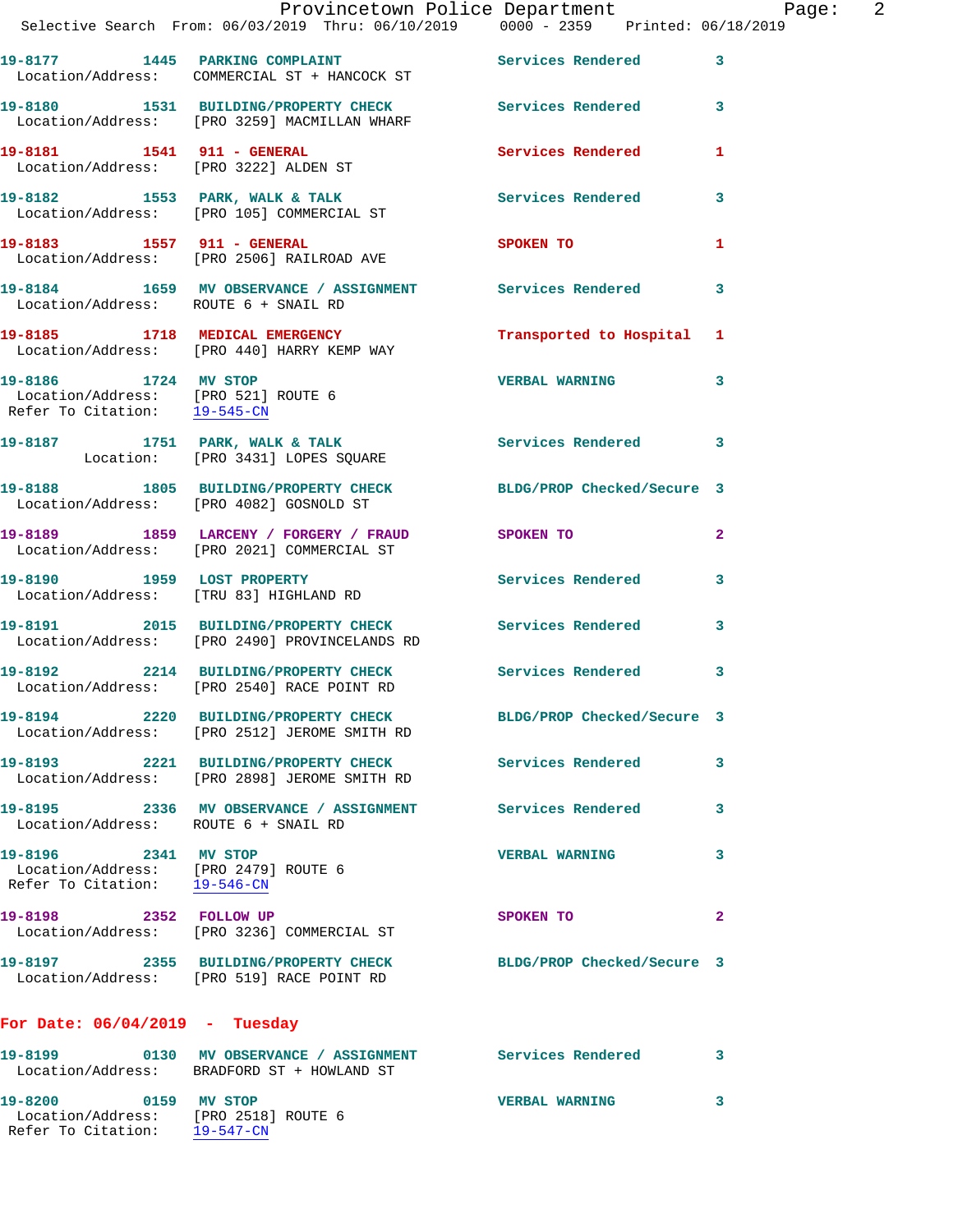**19-8201 0232 BUILDING/PROPERTY CHECK BLDG/PROP Checked/Secure 3** 

Location/Address: [PRO 530] SHANK PAINTER RD

| rayt             |
|------------------|
| ited: 06/18/2019 |

|                                                                   | 19-8202 0552 BUILDING/PROPERTY CHECK Services Rendered<br>Location/Address: [PRO 3259] MACMILLAN WHARF        |                            | 3              |
|-------------------------------------------------------------------|---------------------------------------------------------------------------------------------------------------|----------------------------|----------------|
|                                                                   | 19-8203 0608 SERVICE CALL - POLICE<br>Location/Address: [PRO 516] RACE POINT RD                               | Services Rendered          | 3              |
| 19-8204 0609 911 - GENERAL                                        | Location/Address: [PRO 542] SHANK PAINTER RD                                                                  | SPOKEN TO                  | 1              |
|                                                                   | 19-8205 0732 PARKING COMPLAINT<br>Location/Address: [PRO 1265] COMMERCIAL ST                                  | Services Rendered          | 3              |
|                                                                   | 19-8206 0807 SERVICE CALL - POLICE<br>Location/Address: [PRO 569] WINSLOW ST                                  | <b>Services Rendered</b>   | 3              |
|                                                                   | 19-8207 1006 MEDICAL EMERGENCY<br>Location/Address: [PRO 440] HARRY KEMP WAY                                  | Transported to Hospital 1  |                |
|                                                                   | 19-8209 1043 ALARM - GENERAL<br>Location/Address: [PRO 2227] BRADFORD ST                                      | False Alarm                | 1              |
| 19-8211 1057 FOLLOW UP                                            | Location/Address: [PRO 2021] COMMERCIAL ST                                                                    | SPOKEN TO                  | $\mathbf{2}$   |
|                                                                   | 19-8212 1058 PARKING COMPLAINT<br>Location/Address: [PRO 105] COMMERCIAL ST                                   | Citation / Warning Issue 3 |                |
|                                                                   | 19-8213 1119 SUSPICIOUS ACTIVITY<br>Location/Address: [PRO 488] MAYFLOWER ST                                  | <b>GONE ON ARRIVAL</b>     | $\overline{a}$ |
|                                                                   | 19-8214 1126 LOST PROPERTY<br>Location/Address: [PRO 269] COMMERCIAL ST                                       | SPOKEN TO                  | 3              |
|                                                                   | 19-8216 1130 PARKING COMPLAINT<br>Location/Address: [PRO 1296] BRADFORD ST                                    | SPOKEN TO                  | 3              |
| 19-8218 1130 HAZARDS                                              | Location/Address: [PRO 542] SHANK PAINTER RD                                                                  | Services Rendered          | 2              |
| 19-8217 1239 LOST PROPERTY                                        | Location/Address: [PRO 3236] COMMERCIAL ST                                                                    | Services Rendered          | 3              |
|                                                                   | 19-8219 1254 PARKING COMPLAINT<br>Location/Address: RYDER ST + COMMERCIAL ST                                  | SPOKEN TO                  | 3              |
| 19-8220 1309 911 - GENERAL                                        | Location/Address: [PRO 1314] CENTRAL ST                                                                       | SPOKEN TO                  |                |
|                                                                   | 19-8221 1335 MEDICAL EMERGENCY<br>Location/Address: [PRO 383] COMMERCIAL ST                                   | Transported to Hospital    | $\mathbf{1}$   |
| 19-8222 1342 PARKING COMPLAINT<br>Location/Address: COMMERCIAL ST |                                                                                                               | SPOKEN TO                  | 3              |
|                                                                   | 19-8223 1408 PARKING COMPLAINT<br>Location/Address: [PRO 2512] JEROME SMITH RD                                | Services Rendered          | 3              |
| 19-8225 1501 PARKING COMPLAINT                                    | Location/Address: [PRO 1273] ALDEN ST                                                                         | Citation / Warning Issue 3 |                |
| Location: WEST ROAM                                               | 19-8226 1531 PARK, WALK & TALK                                                                                | Services Rendered          | 3              |
|                                                                   | 19-8227 1540 BUILDING/PROPERTY CHECK BLDG/PROP Checked/Secure 3<br>Location/Address: [PRO 3033] COMMERCIAL ST |                            |                |
| 19-8229 1626 MV STOP                                              |                                                                                                               | <b>VERBAL WARNING</b>      | 3              |
|                                                                   |                                                                                                               |                            |                |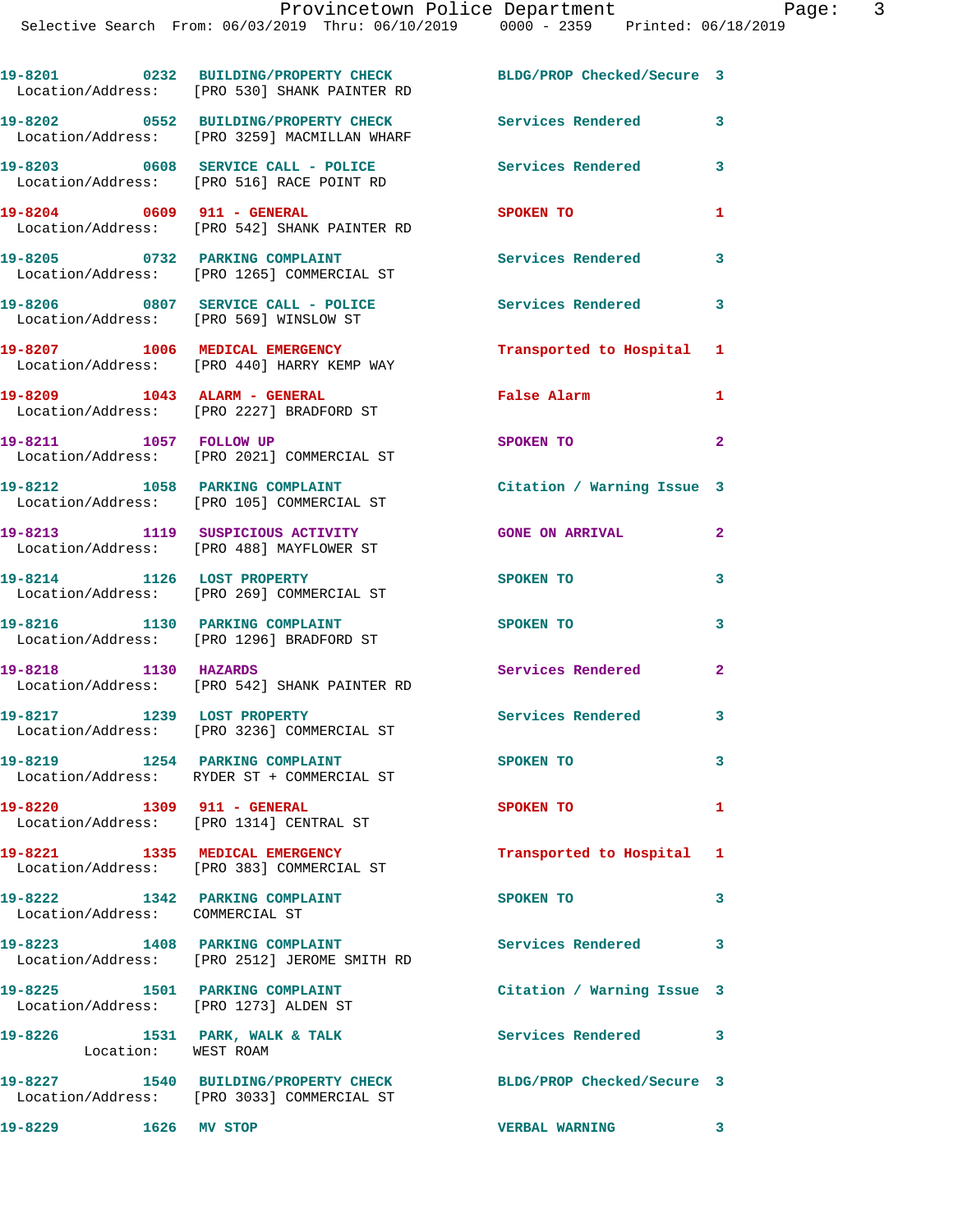| I.                                                   | Provincetown Police Department<br>Selective Search From: 06/03/2019 Thru: 06/10/2019 0000 - 2359 Printed: 06/18/2019 |                     |              |
|------------------------------------------------------|----------------------------------------------------------------------------------------------------------------------|---------------------|--------------|
|                                                      | Location: [PRO 3431] LOPES SQUARE<br>Refer To Citation: $\frac{19-548-CN}{\ }$                                       |                     |              |
|                                                      | 19-8230 1729 LARCENY / FORGERY / FRAUD SPOKEN TO<br>Location/Address: [PRO 370] COMMERCIAL ST                        |                     | $\mathbf{2}$ |
|                                                      | 19-8231 1902 MEDICAL EMERGENCY 1999 PATIENT REFUSAL<br>Location/Address: [PRO 2204] COMMERCIAL ST                    |                     | $\mathbf{1}$ |
| Location/Address: ROUTE 6 + SNAIL RD                 | 19-8232 2046 MV OBSERVANCE / ASSIGNMENT Services Rendered 3                                                          |                     |              |
|                                                      | 19-8233 2059 MEDICAL EMERGENCY Transported to Hospital 1<br>Location/Address: [PRO 1587] PEARL ST                    |                     |              |
|                                                      | 19-8234 2139 BUILDING/PROPERTY CHECK Services Rendered 3<br>Location/Address: [PRO 3430] COMMERCIAL ST               |                     |              |
|                                                      | 19-8235 2151 BUILDING/PROPERTY CHECK Services Rendered 3<br>Location/Address: [PRO 2977] COMMERCIAL ST               |                     |              |
| For Date: $06/05/2019$ - Wednesday                   |                                                                                                                      |                     |              |
|                                                      | 19-8236 0004 MV OBSERVANCE / ASSIGNMENT Services Rendered 3<br>Location/Address: BRADFORD ST + RYDER ST              |                     |              |
|                                                      | 19-8237 0035 BUILDING/PROPERTY CHECK BLDG/PROP Checked/Secure 3<br>Location/Address: [PRO 1952] COMMERCIAL ST        |                     |              |
|                                                      | 19-8238 0037 PARK, WALK & TALK 3 Services Rendered 3<br>Location/Address: [PRO 3870] COMMERCIAL ST                   |                     |              |
|                                                      | 19-8239 0039 BUILDING/PROPERTY CHECK BLDG/PROP Checked/Secure 3<br>Location/Address: [PRO 444] HIGH POLE HILL        |                     |              |
|                                                      | 19-8240 			 0049 PARKING COMPLAINT 			 Citation / Warning Issue 3<br>Location/Address: STANDISH ST + COMMERCIAL ST   |                     |              |
|                                                      | 19-8241 0107 MV OBSERVANCE / ASSIGNMENT Services Rendered 3<br>Location/Address: [PRO 94] BRADFORD ST                |                     |              |
|                                                      | 19-8242 0112 MV OBSERVANCE / ASSIGNMENT Services Rendered<br>Location/Address: BRADFORD ST + HOWLAND ST              |                     | 3            |
| 19-8243 0123 MV STOP<br>Refer To Citation: 19-549-CN | Location/Address: HARRY KEMP WAY + OAK DR                                                                            | VERBAL WARNING 3    |              |
|                                                      | 19-8245 0134 CROWDS/OVERCROWDING SPOKEN TO<br>Location/Address: [PRO 182] COMMERCIAL ST                              |                     | 2            |
|                                                      | 19-8247 0226 MEDICAL EMERGENCY PATIENT REFUSAL 1<br>Location/Address: [PRO 542] SHANK PAINTER RD                     |                     |              |
|                                                      | 19-8246 0228 BUILDING/PROPERTY CHECK BLDG/PROP Checked/Secure 3<br>Location/Address: [PRO 530] SHANK PAINTER RD      |                     |              |
|                                                      | 19-8248 0228 BUILDING/PROPERTY CHECK BLDG/PROP Checked/Secure 3<br>Location/Address: [PRO 447] JEROME SMITH RD       |                     |              |
|                                                      | 19-8249 0510 MV OBSERVANCE / ASSIGNMENT Services Rendered 3<br>Location/Address: ROUTE 6 + HOWLAND ST                |                     |              |
|                                                      | 19-8250 0600 PARK, WALK & TALK 3 Services Rendered<br>Location: [PRO 3431] LOPES SQUARE                              |                     | $\mathbf{3}$ |
|                                                      | 19-8251 0601 SERVICE CALL - POLICE<br>Location/Address: [PRO 516] RACE POINT RD                                      | Services Rendered 3 |              |
| 19-8252 0812 AT SCHOOL                               |                                                                                                                      | Services Rendered 3 |              |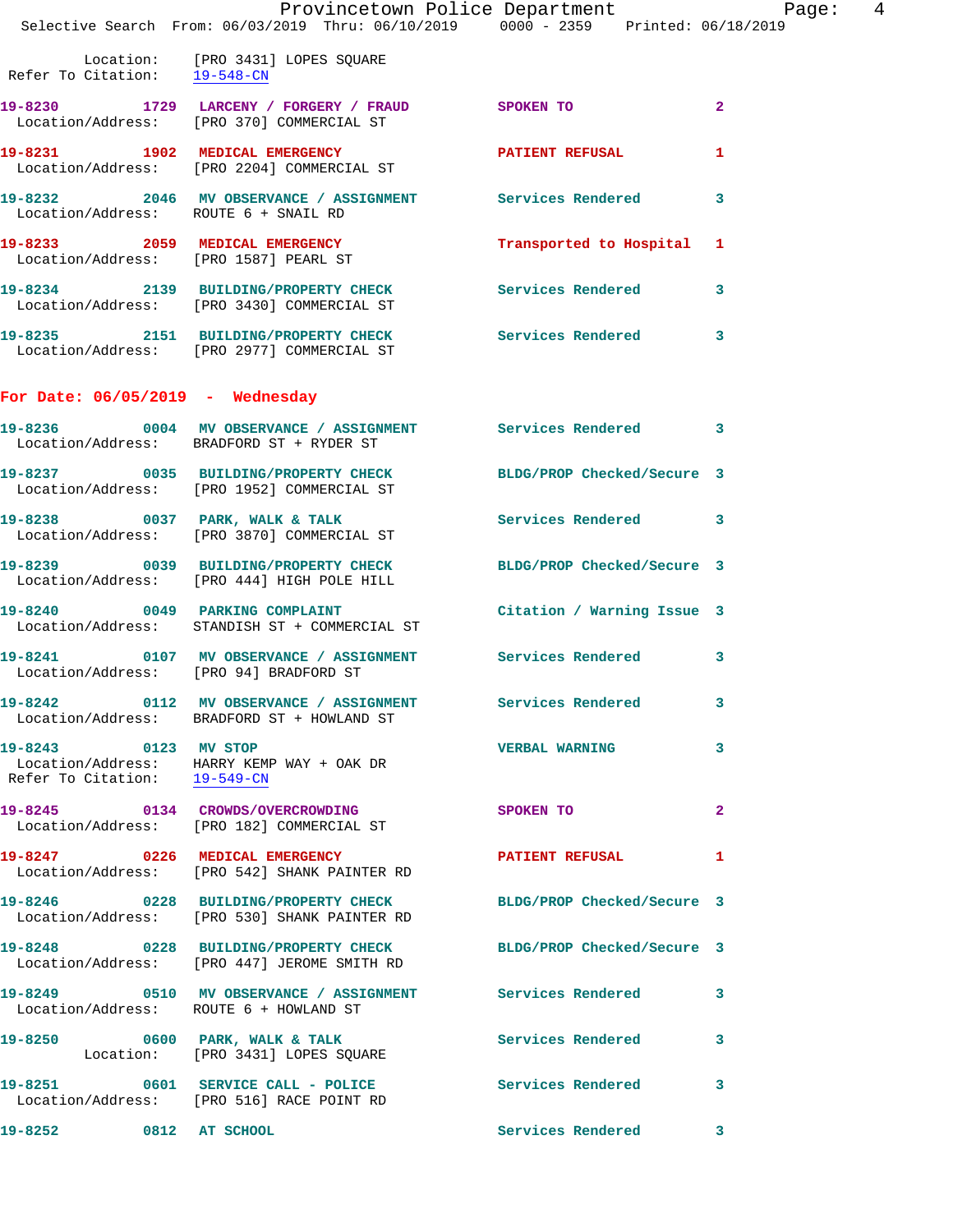|                                                      | Provincetown Police Department Page: 5<br>Selective Search From: 06/03/2019 Thru: 06/10/2019 0000 - 2359 Printed: 06/18/2019 |                                   |              |
|------------------------------------------------------|------------------------------------------------------------------------------------------------------------------------------|-----------------------------------|--------------|
|                                                      | Location/Address: [PRO 569] WINSLOW ST                                                                                       |                                   |              |
|                                                      | 19-8253 0820 BABY BIRDS<br>Location/Address: [PRO 2160] COMMERCIAL ST                                                        | Referred to Other Agency 2        |              |
|                                                      | 19-8254 0932 LOST KEYS<br>Location/Address: [PRO 2227] BRADFORD ST                                                           | Services Rendered 3               |              |
| Location/Address: COMMERCIAL ST                      | 19-8255 0933 MEDICAL EMERGENCY PATIENT REFUSAL 1                                                                             |                                   |              |
|                                                      | 19-8256 1009 MEDICAL EMERGENCY 1 Transported to Hospital 1<br>Location/Address: [PRO 440] HARRY KEMP WAY                     |                                   |              |
|                                                      | 19-8257 1058 MEDICAL EMERGENCY Transported to Hospital 1<br>Location/Address: [PRO 1507] BRADFORD ST                         |                                   |              |
|                                                      | 19-8258 1106 LOST PROPERTY<br>Location/Address: [PRO 542] SHANK PAINTER RD                                                   | SPOKEN TO AND TO A REAL PROPERTY. | $\mathbf{3}$ |
|                                                      | 19-8259 1108 MUTUAL AID REQUEST Services Rendered 3<br>Location/Address: [PRO 1892] SHANK PAINTER RD                         |                                   |              |
|                                                      | 19-8260 1113 LOST WALLET<br>Location/Address: [PRO 542] SHANK PAINTER RD                                                     | Services Rendered 3               |              |
| Refer To Accident: 19-33-AC                          | 19-8261 1130 MV COLLISION Services Rendered 1<br>Location/Address: [PRO 1638] COMMERCIAL ST                                  |                                   |              |
|                                                      | 19-8262 1156 LOST CREDIT CARD/MONEY Services Rendered 3<br>Location/Address: [PRO 542] SHANK PAINTER RD                      |                                   |              |
|                                                      | 19-8263 1207 LOST JEWELRY<br>Location/Address: [PRO 542] SHANK PAINTER RD                                                    | Services Rendered 3               |              |
|                                                      | 19-8264 1243 MEDICAL EMERGENCY Transported to Hospital 1<br>Location/Address: [PRO 440] HARRY KEMP WAY                       |                                   |              |
|                                                      | 19-8266 1352 MEDICAL EMERGENCY<br>Location/Address: [PRO 442] HARRY KEMP WAY                                                 | PATIENT REFUSAL 1                 |              |
|                                                      | 19-8267 1409 LOST BLUE WALLET<br>Location/Address: [PRO 542] SHANK PAINTER RD                                                | Services Rendered 3               |              |
| 19-8268 1433 ANIMAL CALL                             | Location/Address: [PRO 3296] SHANK PAINTER RD                                                                                | <b>GONE ON ARRIVAL</b>            | $\mathbf{2}$ |
|                                                      | 19-8270 1458 SERVICE CALL - POLICE<br>Location/Address: [PRO 569] WINSLOW ST                                                 | Services Rendered 3               |              |
| 19-8271 1503 MV STOP<br>Refer To Citation: 19-550-CN | Location/Address: [PRO 2206] PILGRIMS LANDING                                                                                | VERBAL WARNING 3                  |              |
| Location/Address: RYDER ST EXT                       | 19-8272 1525 PARK, WALK & TALK 1999 Services Rendered 3                                                                      |                                   |              |
| Location/Address: RYDER ST EXT                       | 19-8273 1532 PARK, WALK & TALK 1992 Services Rendered 3                                                                      |                                   |              |
|                                                      | 19-8274 1554 MEDICAL EMERGENCY<br>Location/Address: [PRO 1892] SHANK PAINTER RD                                              | Transported to Hospital 1         |              |
|                                                      | 19-8276 1702 BUILDING/PROPERTY CHECK Services Rendered 3<br>Location/Address: [PRO 2490] PROVINCELANDS RD                    |                                   |              |
| Location/Address: [PRO 3440] ROUTE 6                 | 19-8277 1712 MV OBSERVANCE / ASSIGNMENT Services Rendered 3                                                                  |                                   |              |
| 19-8278 1732 MV STOP                                 |                                                                                                                              | <b>VERBAL WARNING</b>             | $\mathbf{3}$ |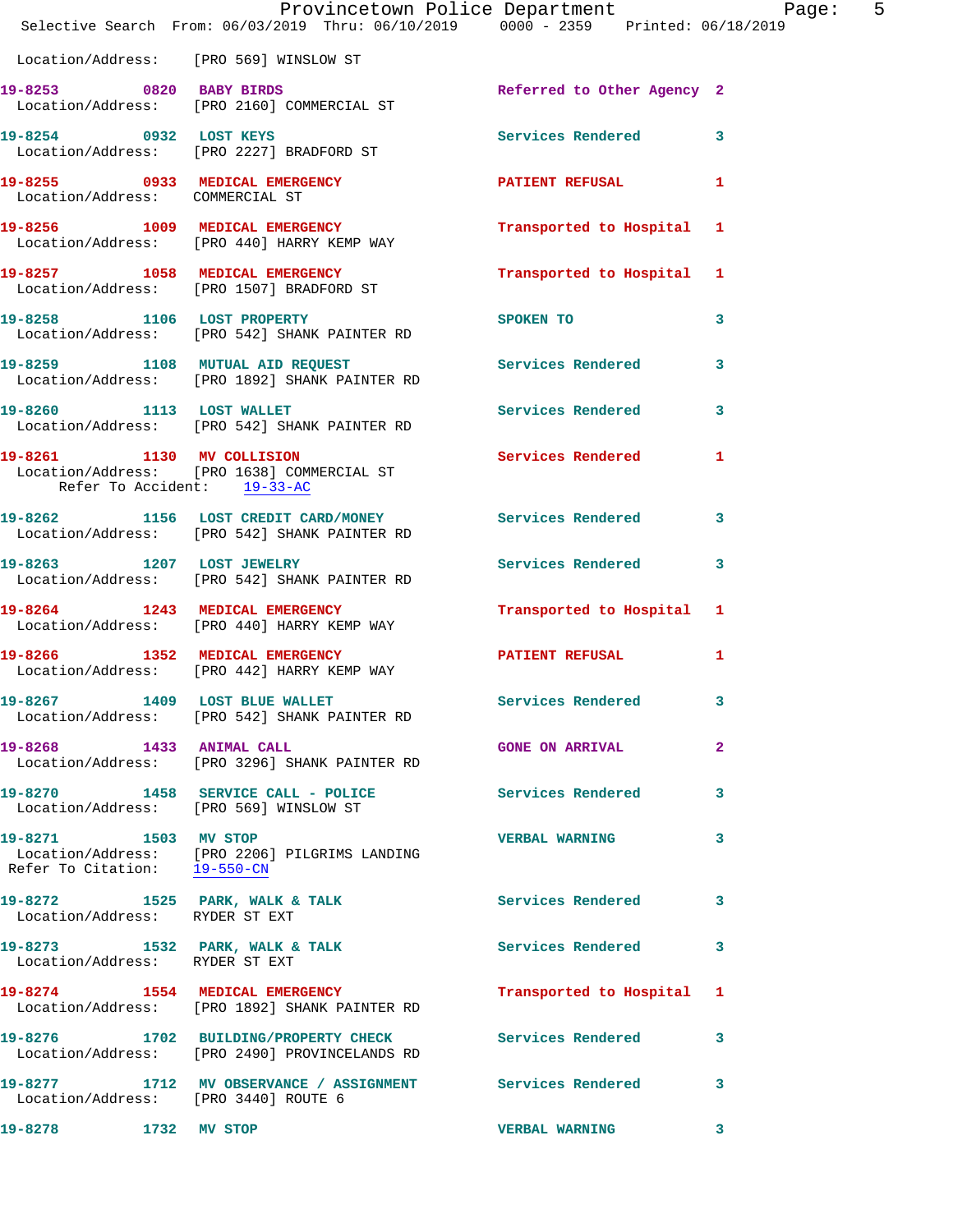|                                                                                                          | Provincetown Police Department Fage:<br>Selective Search From: 06/03/2019 Thru: 06/10/2019 0000 - 2359 Printed: 06/18/2019 |                            | $6\overline{6}$ |
|----------------------------------------------------------------------------------------------------------|----------------------------------------------------------------------------------------------------------------------------|----------------------------|-----------------|
| Location/Address: [PRO 2513] ROUTE 6<br>Refer To Citation: 19-551-CN                                     |                                                                                                                            |                            |                 |
| 19-8279 1746 MV STOP                                                                                     | Location/Address: SNAIL RD + COMMERCIAL ST<br>Refer To Citation: 19-552-CN                                                 | <b>VERBAL WARNING 3</b>    |                 |
|                                                                                                          | 19-8280 1750 MEDICAL EMERGENCY<br>  Location/Address: [PRO 106] COMMERCIAL ST                                              | Services Rendered 1        |                 |
| Location/Address: COMMERCIAL ST                                                                          | 19-8281 1755 DISTURBANCE - FIGHT / ARGUMENT Peace Restored                                                                 |                            | 1               |
|                                                                                                          | 19-8282 2043 BUILDING/PROPERTY CHECK Services Rendered<br>Location/Address: [PRO 2483] COMMERCIAL ST                       |                            | 3               |
| Location/Address: [PRO 674] ALDEN ST                                                                     | 19-8283 2044 BIKE - ACCIDENT                                                                                               | Transported to Hospital 1  |                 |
|                                                                                                          | 19-8284 2046 ALARM - GENERAL<br>Location/Address: [PRO 440] HARRY KEMP WAY                                                 | BLDG/PROP Checked/Secure 1 |                 |
| 19-8285 2103 MV STOP<br>Location/Address: [PRO 2479] ROUTE 6<br>Refer To Citation: $\frac{19-553-CN}{ }$ |                                                                                                                            | <b>VERBAL WARNING</b>      | 3               |
|                                                                                                          | 19-8286 2128 MV COMPLAINT<br>Location/Address: [PRO 3912] SHANK PAINTER RD                                                 | Services Rendered          | $\mathbf{2}$    |
|                                                                                                          | 19-8287 2330 PARK, WALK & TALK<br>Location/Address: [PRO 3870] COMMERCIAL ST                                               | Services Rendered          | 3               |
|                                                                                                          | 19-8288 2334 MEDICAL EMERGENCY<br>Location/Address: [PRO 399] COMMERCIAL ST                                                | <b>PATIENT REFUSAL</b>     | 1               |
|                                                                                                          | 19-8289 2352 BAR CHECK<br>Location/Address: [PRO 399] COMMERCIAL ST                                                        | Services Rendered 3        |                 |
| For Date: $06/06/2019$ - Thursday                                                                        |                                                                                                                            |                            |                 |
| 19-8290<br>Location/Address:                                                                             | 0004 SUSPICIOUS ACTIVITY Services Rendered 2<br>STANDISH AVE                                                               |                            |                 |
|                                                                                                          | 19-8291 0026 BUILDING/PROPERTY CHECK Services Rendered<br>Location/Address: HANCOCK ST + COMMERCIAL ST                     |                            | 3               |
|                                                                                                          | 19-8292 0026 BUILDING/PROPERTY CHECK Services Rendered<br>Location/Address: ALLERTON ST + COMMERCIAL ST                    |                            | 3               |
|                                                                                                          | 19-8293 0029 BUILDING/PROPERTY CHECK<br>Location/Address: CONWAY ST + COMMERCIAL ST                                        | Services Rendered          | 3               |
|                                                                                                          | 19-8294 0034 BUILDING/PROPERTY CHECK<br>Location/Address: SNOW ST + COMMERCIAL ST                                          | Services Rendered          | 3               |
|                                                                                                          | 19-8296 0037 BUILDING/PROPERTY CHECK<br>Location/Address: COTTAGE ST + BRADFORD ST                                         | Services Rendered          | 3               |
|                                                                                                          | 19-8295 6039 MV OBSERVANCE / ASSIGNMENT Services Rendered<br>Location/Address: BRADFORD ST + HOWLAND ST                    |                            | 3               |
| Location/Address: CONWELL ST + ROUTE 6                                                                   | 19-8297 0049 MV OBSERVANCE / ASSIGNMENT Services Rendered                                                                  |                            | 3               |
|                                                                                                          | 19-8298 		 0052 BUILDING/PROPERTY CHECK Services Rendered<br>Location/Address: ANTHONY ST + COMMERCIAL ST                  |                            | 3               |
|                                                                                                          | 19-8299 0054 BUILDING/PROPERTY CHECK                                                                                       | <b>Services Rendered</b>   | $\mathbf{3}$    |

Location/Address: DAGGETT LN + COMMERCIAL ST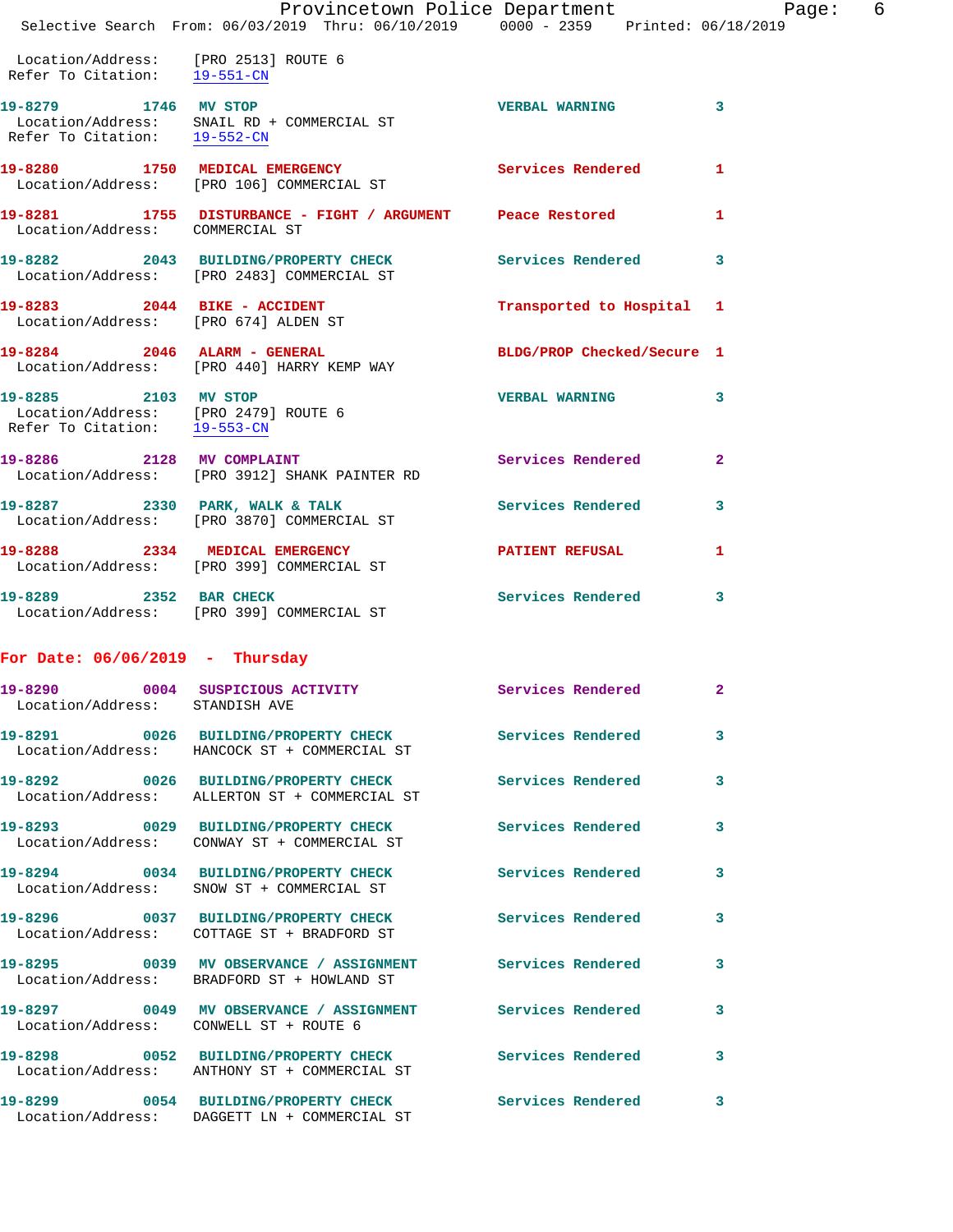|                                                                                          | Provincetown Police Department<br>Selective Search From: 06/03/2019 Thru: 06/10/2019   0000 - 2359   Printed: 06/18/2019 |                           | 7<br>Page:   |
|------------------------------------------------------------------------------------------|--------------------------------------------------------------------------------------------------------------------------|---------------------------|--------------|
|                                                                                          | 19-8300 0119 BY-LAW VIOLATION<br>Location/Address: [PRO 444] HIGH POLE HILL                                              | SPOKEN TO                 | $\mathbf{2}$ |
| 19-8301 0129 MV STOP<br>Refer To Citation: 19-554-CN                                     | Location/Address: BRADFORD ST + CONWELL ST                                                                               | <b>VERBAL WARNING</b>     | 3            |
| 19-8303 0143 MV STOP<br>Location/Address: HARRY KEMP WAY<br>Refer To Citation: 19-555-CN |                                                                                                                          | <b>VERBAL WARNING</b>     | 3            |
|                                                                                          | 19-8304 0149 MEDICAL EMERGENCY<br>Location/Address: [PRO 2990] COMMERCIAL ST                                             | Transported to Hospital 1 |              |
|                                                                                          | 19-8305 0228 BUILDING/PROPERTY CHECK<br>Location/Address: ALLERTON ST + COMMERCIAL ST                                    | <b>Services Rendered</b>  | 3            |
|                                                                                          | 19-8306 0229 BUILDING/PROPERTY CHECK<br>Location/Address: CONWAY ST + COMMERCIAL ST                                      | Services Rendered         | 3            |
|                                                                                          | 19-8307 0230 BUILDING/PROPERTY CHECK<br>Location/Address: SNOW ST + COMMERCIAL ST                                        | Services Rendered 3       |              |
|                                                                                          | 19-8308 0403 BUILDING/PROPERTY CHECK Services Rendered<br>Location/Address: [PRO 3259] MACMILLAN WHARF                   |                           | 3            |
|                                                                                          | 19-8309 0517 BUILDING/PROPERTY CHECK<br>Location/Address: CONWAY ST + COMMERCIAL ST                                      | Services Rendered 3       |              |
|                                                                                          | 19-8310 0518 BUILDING/PROPERTY CHECK Services Rendered<br>Location/Address: SNOW ST + COMMERCIAL ST                      |                           | 3            |
|                                                                                          | 19-8311 0519 BUILDING/PROPERTY CHECK Services Rendered<br>Location/Address: ALLERTON ST + COMMERCIAL ST                  |                           | 3            |
|                                                                                          | 19-8312 		 0523 MV OBSERVANCE / ASSIGNMENT Services Rendered<br>Location/Address: RACE POINT RD + SEASHORE PARK DR       |                           | 3            |
| Location/Address: ROUTE 6                                                                | -<br>19-8313                0523     MV OBSERVANCE / ASSIGNMENT                   Services Rendered                      |                           | 3            |
|                                                                                          | 19-8314 0609 SERVICE CALL - POLICE<br>Location/Address: [PRO 516] RACE POINT RD                                          | Services Rendered         | 3            |
| 19-8315 0810 AT SCHOOL                                                                   | Location/Address: [PRO 569] WINSLOW ST                                                                                   | <b>Services Rendered</b>  | 3            |
|                                                                                          | 19-8316 0842 MV COMPLAINT<br>Location/Address: HARRY KEMP WAY + CONWELL ST                                               | Services Rendered         | $\mathbf{2}$ |
| 19-8317 0955 ANIMAL CALL                                                                 | Location/Address: [PRO 3007] HARRY KEMP WAY                                                                              | Services Rendered         | $\mathbf{2}$ |
| Location/Address: [PRO 4036] POINT ST                                                    | 19-8319 1009 ASSIST CITIZEN                                                                                              | Services Rendered         | 3            |
| 19-8320 1035 MV COMPLAINT<br>Location/Address: BRADFORD ST                               |                                                                                                                          | <b>VERBAL WARNING</b>     | $\mathbf{2}$ |
|                                                                                          | 19-8322 1106 PARK, WALK & TALK 1997 Services Rendered<br>Location/Address: [PRO 105] COMMERCIAL ST                       |                           | 3            |
| 19-8323 1310 TRAFFIC CONTROL                                                             | Location/Address: JOHNSON ST + BRADFORD ST                                                                               | Services Rendered         | 3            |
|                                                                                          | 19-8324 1318 ANIMAL CALL<br>Location/Address: [PRO 3188] MEADOW RD                                                       | Could Not Locate          | 2            |
|                                                                                          | 19-8325 1357 SUSPICIOUS ACTIVITY<br>Location/Address: [PRO 1228] COMMERCIAL ST                                           | Services Rendered         | -2           |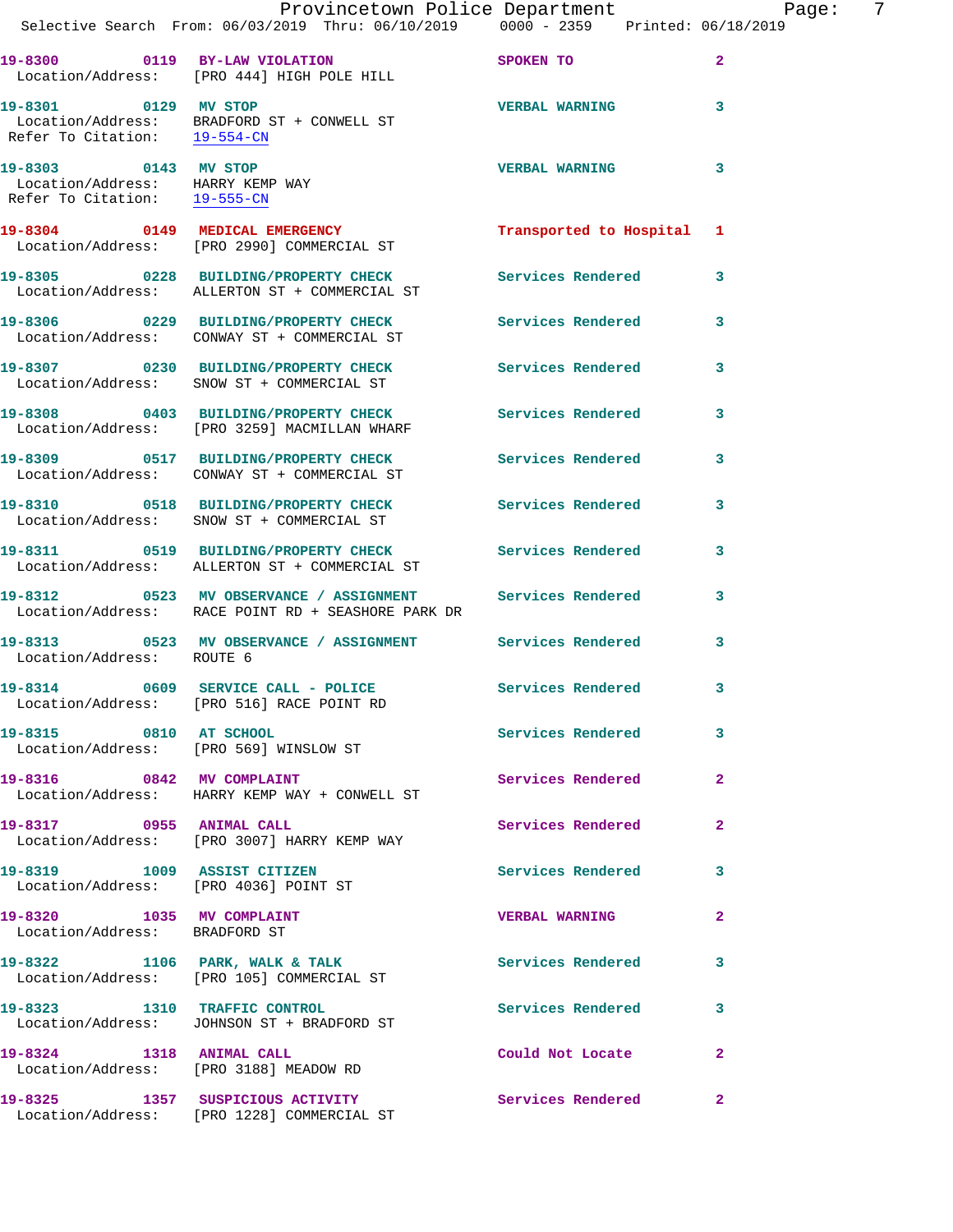Location/Address: [PRO 105] COMMERCIAL ST **19-8330 1700 LOST PROPERTY Services Rendered 3**  Location/Address: [PRO 1638] COMMERCIAL ST 19-8331 1702 ANIMAL CALL **19-8331** 1702 ANIMAL CALL Location/Address: [PRO 2206] PILGRIMS LANDING

**19-8332 1707 SERVICE CALL - POLICE Services Rendered 3** 

**19-8329 1535 PARK, WALK & TALK Services Rendered 3** 

 Location/Address: CONWELL ST **19-8333 1753 911 - GENERAL Services Rendered 1**  Location/Address: [PRO 1603] STANDISH ST **19-8334 1843 GENERAL INFO Services Rendered 3** 

 Location/Address: [PRO 542] SHANK PAINTER RD **19-8335 1902 MEDICAL EMERGENCY Transported to Hospital 1** 

 Location/Address: [PRO 3670] SHANK PAINTER RD **19-8337 2043 BUILDING/PROPERTY CHECK BLDG/PROP Checked/Secure 3**  Location/Address: [PRO 3033] COMMERCIAL ST

**19-8338 2338 NOISE COMPLAINT SPOKEN TO 3**  Location/Address: [PRO 1327] COMMERCIAL ST

**19-8339 2347 BUILDING/PROPERTY CHECK BLDG/PROP Checked/Secure 3**  Location/Address: COMMERCIAL ST + ALLERTON ST 19-8340 2347 PARK, WALK & TALK **Services Rendered** 3

Location/Address: [PRO 539] SHANK PAINTER RD

## **For Date: 06/07/2019 - Friday**

|                                                                                                | 19-8341 0004 BUILDING/PROPERTY CHECK<br>Location/Address: [PRO 3243] SHANK PAINTER RD                                      | BLDG/PROP Checked/Secure 3 |              |
|------------------------------------------------------------------------------------------------|----------------------------------------------------------------------------------------------------------------------------|----------------------------|--------------|
| Location/Address:                                                                              | 19-8342 0022 BUILDING/PROPERTY CHECK<br>[PRO 182] COMMERCIAL ST                                                            | BLDG/PROP Checked/Secure 3 |              |
|                                                                                                | 19-8343       0029   MV OBSERVANCE / ASSIGNMENT       Services Rendered      3<br>Location/Address: BRADFORD ST + RYDER ST |                            |              |
|                                                                                                | 19-8344 0038 BUILDING/PROPERTY CHECK<br>Location/Address: [PRO 105] COMMERCIAL ST                                          | BLDG/PROP Checked/Secure 3 |              |
|                                                                                                | 19-8345 0046 MV OBSERVANCE / ASSIGNMENT<br>Location/Address: HARRY KEMP WAY + CONWELL ST                                   | <b>Services Rendered</b>   | $\mathbf{3}$ |
|                                                                                                | 19-8346  0132 BUILDING/PROPERTY CHECK<br>Location/Address: [PRO 3259] MACMILLAN WHARF                                      | <b>Services Rendered</b>   | $\mathbf{3}$ |
|                                                                                                | 19-8347 0138 BUILDING/PROPERTY CHECK<br>Location/Address: [PRO 433] RYDER ST EXT                                           | <b>Services Rendered</b>   | $\mathbf{3}$ |
|                                                                                                | 19-8348   0140 MV OBSERVANCE / ASSIGNMENT   No Action Required<br>Location/Address: BRADFORD ST + HOWLAND ST               |                            | $\mathbf{3}$ |
| 19-8349 0147 MV STOP<br>Location/Address: [PRO 57] BRADFORD ST<br>Refer To Citation: 19-556-CN |                                                                                                                            | <b>VERBAL WARNING</b>      | $\mathbf{3}$ |
| Location/Address:                                                                              | 19-8350 0258 BUILDING/PROPERTY CHECK<br>[PRO 545] SHANK PAINTER RD                                                         | BLDG/PROP Checked/Secure 3 |              |
|                                                                                                | 19-8351 0302 BUILDING/PROPERTY CHECK                                                                                       | BLDG/PROP Checked/Secure 3 |              |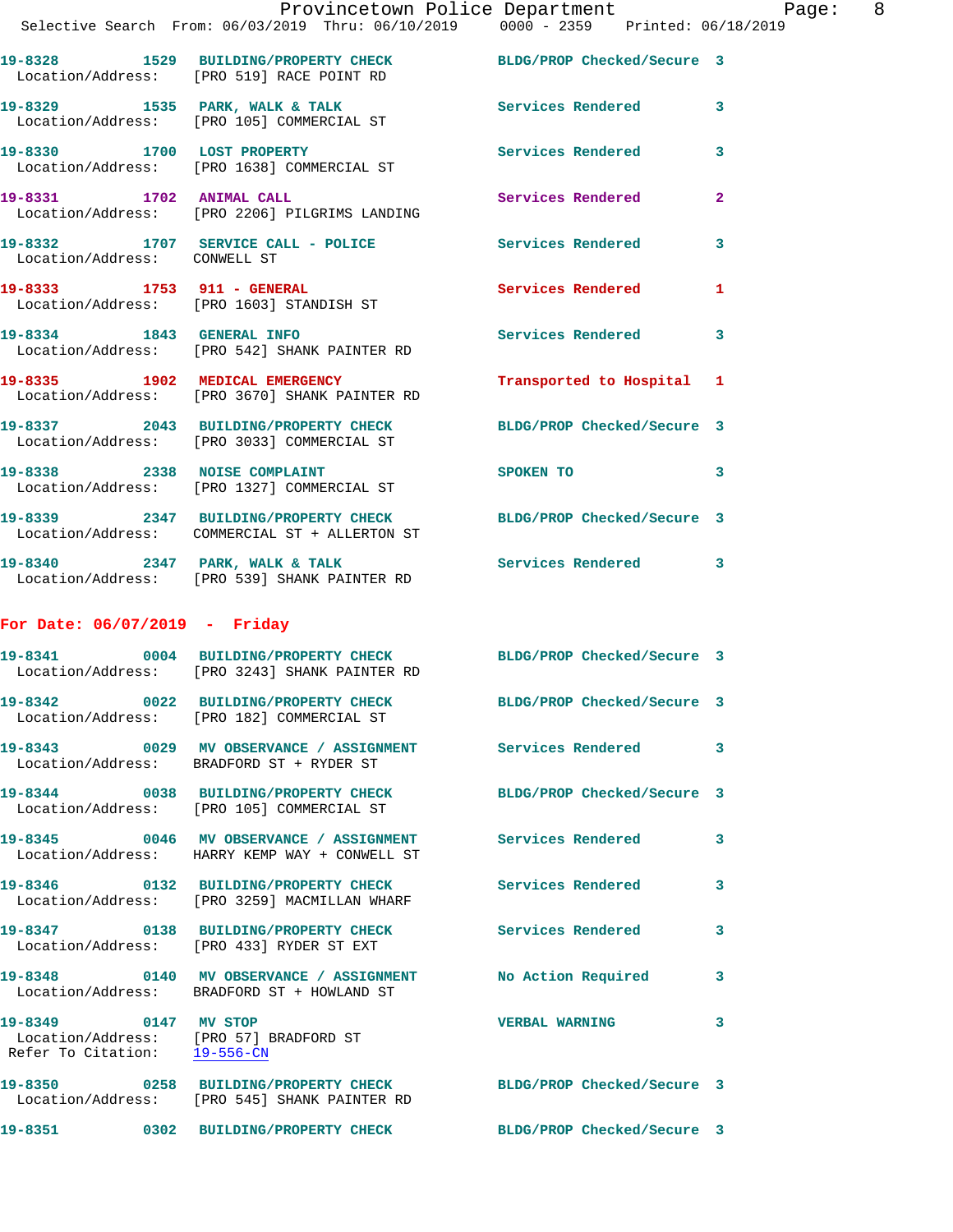|                       | Provincetown Police Department Page: 9<br>Selective Search From: $06/03/2019$ Thru: $06/10/2019$ 0000 - 2359 Printed: 06/18/2019 |                               |              |  |
|-----------------------|----------------------------------------------------------------------------------------------------------------------------------|-------------------------------|--------------|--|
|                       | Location/Address: [PRO 1778] SHANK PAINTER RD                                                                                    |                               |              |  |
|                       | 19-8352 0427 MV OBSERVANCE / ASSIGNMENT Services Rendered 3<br>Location/Address: [PRO 3672] ROUTE 6                              |                               |              |  |
|                       | 19-8353 0537 MV OBSERVANCE / ASSIGNMENT Services Rendered 3<br>Location/Address: SHANK PAINTER RD + JEROME SMITH RD              |                               |              |  |
|                       | 19-8354 0553 FLIGHT COVERAGE<br>Location/Address: [PRO 516] RACE POINT RD                                                        | Services Rendered 3           |              |  |
|                       | 19-8355 0608 PARK, WALK & TALK Services Rendered 3<br>Location: [PRO 3431] LOPES SQUARE                                          |                               |              |  |
|                       |                                                                                                                                  | Services Rendered 2           |              |  |
|                       | 19-8357 0745 BUILDING/PROPERTY CHECK BLDG/PROP Checked/Secure 3<br>Location/Address: [PRO 2977] COMMERCIAL ST                    |                               |              |  |
|                       | 19-8358 0748 BUILDING/PROPERTY CHECK BLDG/PROP Checked/Secure 3<br>Location/Address: [PRO 3287] ROUTE 6                          |                               |              |  |
|                       | 19-8359 0805 FOLLOW UP<br>Location/Address: [PRO 16] BRADFORD ST                                                                 | Services Rendered 2           |              |  |
|                       | 19-8360 0826 ANIMAL CALL<br>Location/Address: [PRO 3296] SHANK PAINTER RD                                                        | Services Rendered 2           |              |  |
|                       | 19-8361 0835 ANIMAL CALL<br>Location/Address: [PRO 526] RYDER ST EXT                                                             | Services Rendered 2           |              |  |
|                       | 19-8362 0855 BUILDING/PROPERTY CHECK Services Rendered 3<br>Location/Address: [PRO 569] WINSLOW ST                               |                               |              |  |
|                       | 19-8363 0932 LOST PROPERTY<br>Location/Address: [PRO 542] SHANK PAINTER RD                                                       | Services Rendered 3           |              |  |
|                       | 19-8364 1012 PARK, WALK & TALK 1998 Services Rendered 3<br>Location/Address: [PRO 105] COMMERCIAL ST                             |                               |              |  |
|                       | 19-8365 1012 PARKING COMPLAINT<br>Location/Address: AUNT SUKEYS WAY + OLD COLONY WAY                                             | Services Rendered 3           |              |  |
|                       | 19-8367 1038 PARK, WALK & TALK 1999 Services Rendered<br>Location/Address: [PRO 537] SHANK PAINTER RD                            |                               | 3            |  |
|                       | 19-8368 1050 PARK, WALK & TALK<br>Location/Address: [PRO 105] COMMERCIAL ST                                                      | Services Rendered             | $\mathbf{3}$ |  |
|                       | 19-8369 1111 PARKING COMPLAINT<br>Location/Address: [PRO 129] COMMERCIAL ST                                                      | Services Rendered             | $\mathbf{3}$ |  |
|                       | 19-8370 1121 PARK, WALK & TALK<br>Location/Address: [PRO 569] WINSLOW ST                                                         | Services Rendered 3           |              |  |
|                       | 19-8372 1229 ALARM - GENERAL<br>Location/Address: [PRO 440] HARRY KEMP WAY                                                       | False Alarm <b>Execute 19</b> | $\mathbf{1}$ |  |
|                       | 19-8373 1339 BUILDING/PROPERTY CHECK BLDG/PROP Checked/Secure 3<br>Location/Address: [PRO 564] BAYBERRY AVE                      |                               |              |  |
|                       | 19-8375 1504 ANIMAL CALL<br>Location/Address: [PRO 842] COMMERCIAL ST                                                            | Services Rendered 3           |              |  |
| 19-8376 1510 TRESPASS | Location/Address: [PRO 63] BRADFORD ST EXT                                                                                       | No Action Required 2          |              |  |
|                       | 19-8378 1531 GENERAL INFO<br>Location/Address: [PRO 542] SHANK PAINTER RD                                                        | Services Rendered 3           |              |  |
|                       |                                                                                                                                  |                               |              |  |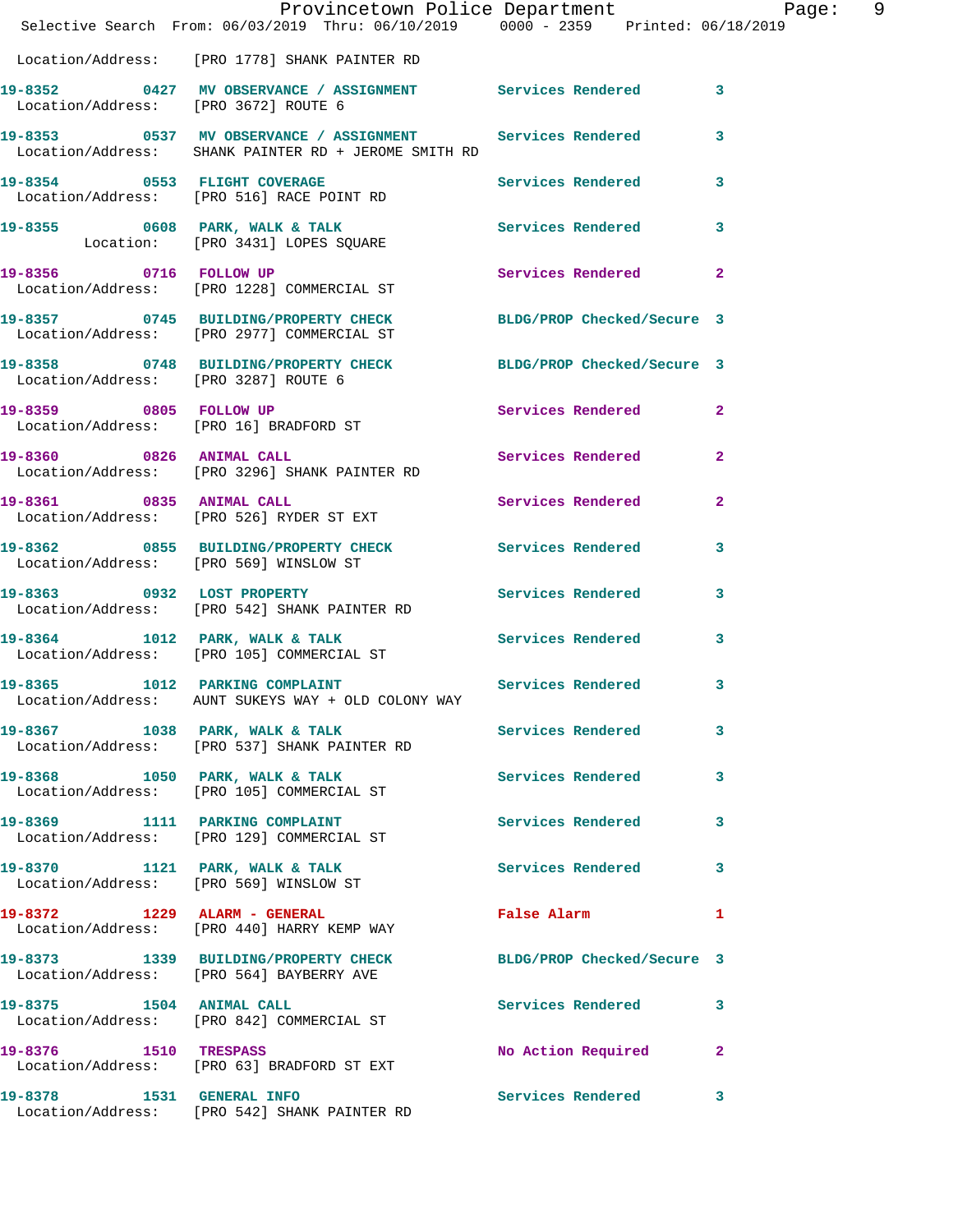|                                                      | Provincetown Police Department Page: 10<br>Selective Search From: 06/03/2019 Thru: 06/10/2019 0000 - 2359 Printed: 06/18/2019 |                            |              |
|------------------------------------------------------|-------------------------------------------------------------------------------------------------------------------------------|----------------------------|--------------|
| Location/Address: BRADFORD ST                        | 19-8377 1600 MV OBSERVANCE / ASSIGNMENT Services Rendered 3                                                                   |                            |              |
|                                                      | 19-8379 1635 MEDICAL EMERGENCY<br>Location/Address: [PRO 2647] SHANK PAINTER RD                                               | Transported to Hospital 1  |              |
| Refer To Citation: 19-557-CN                         | 19-8380 1649 MV STOP<br>Location/Address: [PRO 539] SHANK PAINTER RD                                                          | <b>VERBAL WARNING</b>      | 3            |
|                                                      | 19-8381 1702 FOLLOW UP<br>Location/Address: [PRO 542] SHANK PAINTER RD                                                        | Services Rendered          | $\mathbf{2}$ |
| 19-8382 1718 911 - GENERAL                           | Location/Address: [PRO 3190] MEADOW RD                                                                                        | SPOKEN TO                  | 1            |
| Location/Address: [PRO 2492] WINSLOW ST              | 19-8383 1724 GENERAL INFO                                                                                                     | Services Rendered          | 3            |
| Location/Address: COMMERCIAL ST                      | 19-8385 1749 911 - GENERAL                                                                                                    | Services Rendered 3        |              |
|                                                      | 19-8387 1913 ALARM - GENERAL<br>Location/Address: [PRO 4106] COMMERCIAL ST                                                    | False Alarm                | 1            |
|                                                      | 19-8388 1917 MEDICAL EMERGENCY<br>Location/Address: [PRO 3222] ALDEN ST                                                       | Transported to Hospital 1  |              |
|                                                      | 19-8390 2044 MEDICAL EMERGENCY<br>Location/Address: [PRO 356] COMMERCIAL ST                                                   | PATIENT REFUSAL            | 1            |
|                                                      | 19-8391 2050 BUILDING/PROPERTY CHECK BLDG/PROP Checked/Secure 3<br>Location/Address: [PRO 519] RACE POINT RD                  |                            |              |
|                                                      | 19-8392 2113 BUILDING/PROPERTY CHECK BLDG/PROP Checked/Secure 3<br>Location/Address: [PRO 1638] COMMERCIAL ST                 |                            |              |
| 19-8393 2137 MV STOP<br>Refer To Citation: 19-558-CN | Location/Address: [PRO 2539] RYDER ST EXT                                                                                     | <b>VERBAL WARNING</b>      | 3            |
|                                                      | 19-8394 2223 MEDICAL EMERGENCY Transported to Hospital 1<br>Location/Address: [PRO 1892] SHANK PAINTER RD                     |                            |              |
| 19-8395 2244 MV STOP<br>Refer To Citation: 19-559-CN | Location/Address: [PRO 2842] COMMERCIAL ST                                                                                    | <b>VERBAL WARNING</b>      | 3            |
|                                                      | 19-8396 2316 BUILDING/PROPERTY CHECK<br>Location/Address: [PRO 182] COMMERCIAL ST                                             | BLDG/PROP Checked/Secure 3 |              |
| 19-8397 2335 MV STOP<br>Refer To Citation: 19-560-CN | Location/Address: [PRO 3912] SHANK PAINTER RD                                                                                 | <b>VERBAL WARNING</b>      | 3            |
|                                                      | $19-8398$ 2348 PARK, WALK & TALK<br>Location/Address: [PRO 3870] COMMERCIAL ST                                                | Services Rendered          | 3            |
| 19-8399 2352 BAR CHECK                               | Location/Address: [PRO 2832] COMMERCIAL ST                                                                                    | No Action Required         | 3            |
| 19-8400 2352 BAR CHECK                               | Location/Address: [PRO 3432] COMMERCIAL ST                                                                                    | No Action Required         | 3            |
| For Date: $06/08/2019$ - Saturday                    |                                                                                                                               |                            |              |
|                                                      |                                                                                                                               |                            |              |

**19-8401 0004 BUILDING/PROPERTY CHECK BLDG/PROP Checked/Secure 3**  Location/Address: [PRO 526] RYDER ST EXT **19-8402 0024 MV STOP VERBAL WARNING 3**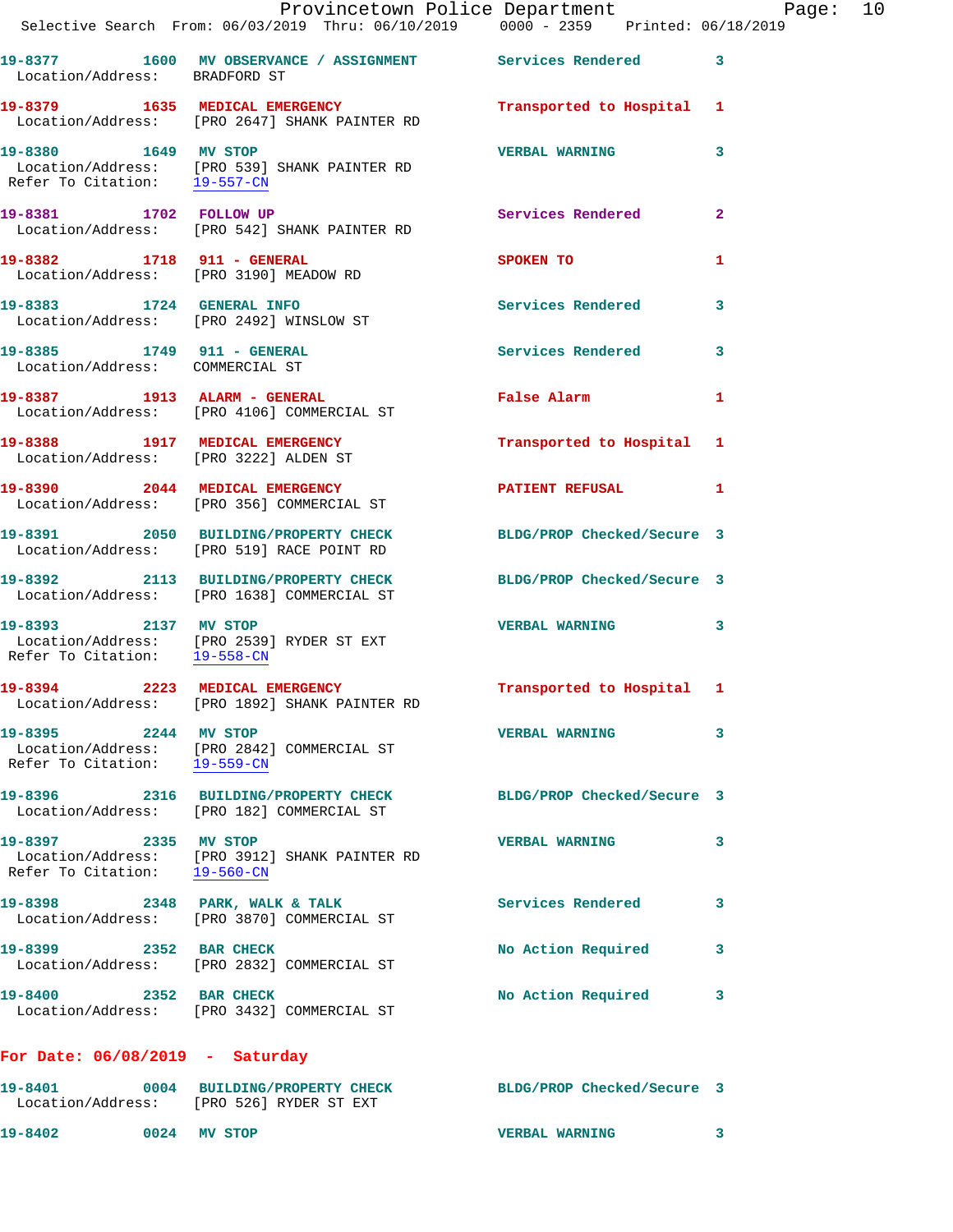|                                                             | Provincetown Police Department<br>Selective Search From: 06/03/2019 Thru: 06/10/2019 0000 - 2359 Printed: 06/18/2019 |                                | Page:             | 11 |
|-------------------------------------------------------------|----------------------------------------------------------------------------------------------------------------------|--------------------------------|-------------------|----|
| Refer To Citation: 19-561-CN                                | Location/Address: [PRO 637] BRADFORD ST                                                                              |                                |                   |    |
|                                                             | 19-8405 0056 BUILDING/PROPERTY CHECK BLDG/PROP Checked/Secure 3<br>Location/Address: [PRO 3609] COMMERCIAL ST        |                                |                   |    |
|                                                             | 19-8406  0116 BUILDING/PROPERTY CHECK Services Rendered<br>Location/Address: [PRO 526] RYDER ST EXT                  |                                | 3                 |    |
|                                                             | 19-8407 0125 DISTURBANCE - FIGHT / ARGUMENT Peace Restored<br>Location/Address: [PRO 2704] COMMERCIAL ST             |                                | 1                 |    |
|                                                             | 19-8408 0207 MV OBSERVANCE / ASSIGNMENT<br>Location/Address: [PRO 3912] SHANK PAINTER RD                             | Services Rendered              | 3                 |    |
| Location/Address: [PRO 3921] ROUTE 6                        | 19-8409 0317 BUILDING/PROPERTY CHECK                                                                                 | BLDG/PROP Checked/Secure 3     |                   |    |
|                                                             | 19-8410 0354 BUILDING/PROPERTY CHECK<br>Location/Address: [PRO 3259] MACMILLAN WHARF                                 | <b>Services Rendered</b>       | 3                 |    |
| Refer To Citation: T1244548                                 | 19-8411 0400 SUSPICIOUS ACTIVITY<br>Location/Address: [PRO 196] COMMERCIAL ST<br>Refer To Arrest: 19-77-AR           | Arrest(s) Made                 | $\overline{a}$    |    |
|                                                             | 19-8412 0557 FLIGHT COVERAGE<br>Location/Address: [PRO 516] RACE POINT RD                                            | Services Rendered              | 3                 |    |
| Location/Address: RYDER ST                                  | 19-8413 0735 PARKING COMPLAINT                                                                                       | <b>Services Rendered</b>       | 3                 |    |
| 19-8414 0759 ALARM - GENERAL                                | Location/Address: [PRO 444] HIGH POLE HILL                                                                           | False Alarm                    | 1                 |    |
|                                                             | 19-8415 0854 FOLLOW UP<br>Location/Address: [PRO 4136] BRADFORD ST                                                   | BLDG/PROP Checked/Secure 2     |                   |    |
| 19-8416 1048 LOST PROPERTY                                  | Location/Address: [PRO 539] SHANK PAINTER RD                                                                         | Services Rendered              | 3                 |    |
| 19-8417 1147 PARK, WALK & TALK                              | Location: [PRO 3431] LOPES SQUARE                                                                                    | Services Rendered              | $\mathbf{3}$      |    |
| 19-8419 1222 MV DISABLED                                    | Location/Address: HARRY KEMP WAY + HOWLAND ST                                                                        | Services Rendered 3            |                   |    |
|                                                             | 19-8420 1223 BUILDING/PROPERTY CHECK<br>Location/Address: [PRO 4082] GOSNOLD ST                                      | BLDG/PROP Checked/Secure 3     |                   |    |
|                                                             | 19-8421 1232 BUILDING/PROPERTY CHECK<br>Location/Address: [PRO 3033] COMMERCIAL ST                                   | BLDG/PROP Checked/Secure 3     |                   |    |
| 19-8422 1235 HAZARDS<br>Location/Address: BRADFORD ACRES RD |                                                                                                                      | Services Rendered              | $\mathbf{2}$      |    |
| Location/Address: BRADFORD ST                               | 19-8423 1247 MEDICAL EMERGENCY                                                                                       | Transported to Hospital 1      |                   |    |
| Location/Address: [PRO 3440] ROUTE 6                        | 19-8425 1401 MV OBSERVANCE / ASSIGNMENT                                                                              | No Action Required             | 3                 |    |
| 19-8426 1402 MV COLLISION                                   | Location/Address: [PRO 1728] BRADFORD ST<br>Refer To Accident: 19-34-AC                                              | Vehicle Towed <b>Seat 1996</b> | $\mathbf{1}$<br>4 |    |
|                                                             | 19-8427 1407 MEDICAL EMERGENCY<br>Location/Address: [PRO 1728] BRADFORD ST                                           | Transported to Hospital 1      |                   |    |
| 19-8428 1412 911 - GENERAL                                  |                                                                                                                      | SPOKEN TO                      | $\mathbf{1}$      |    |

Location: [PRO 3431] LOPES SQUARE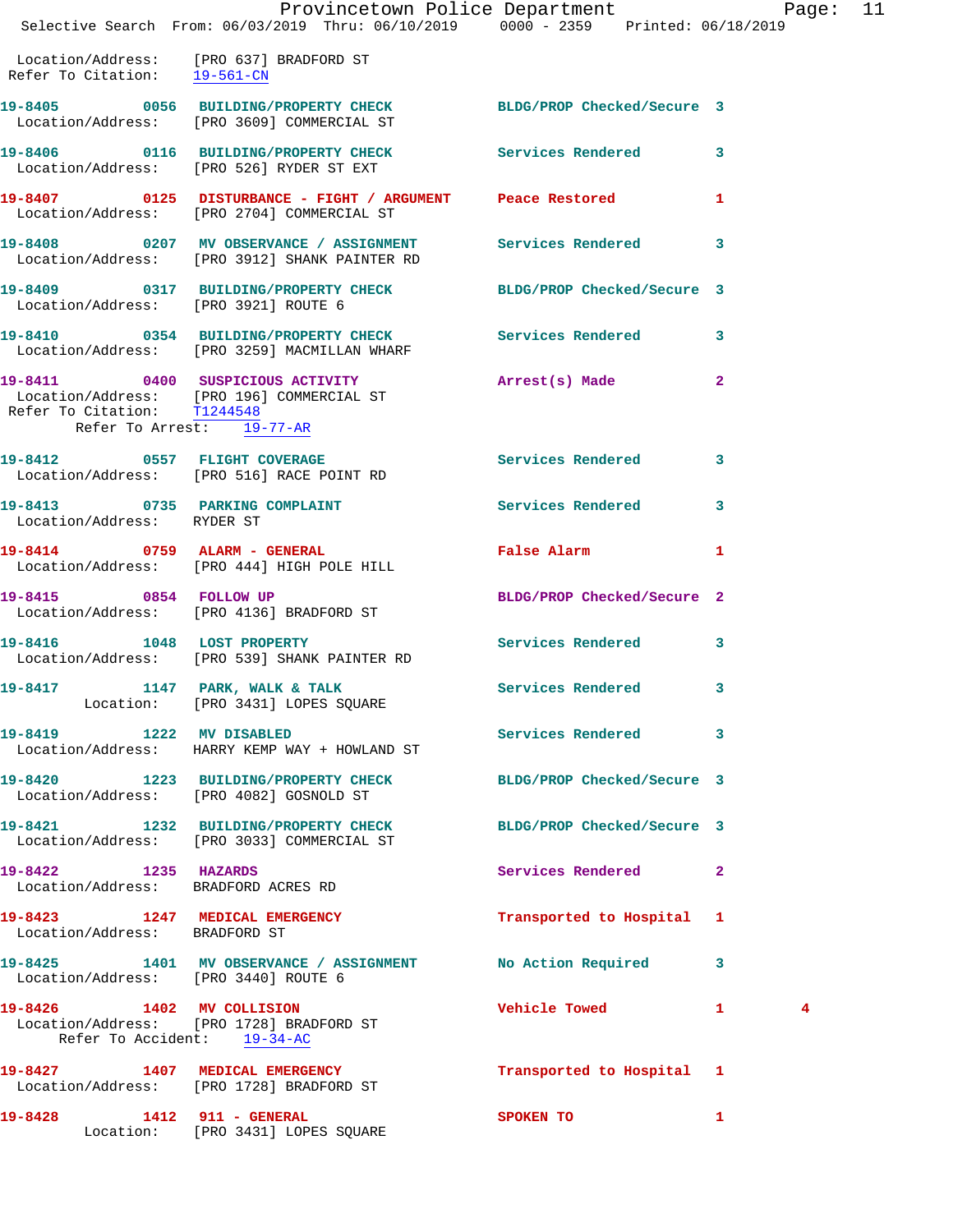| 19-8430 1452 ANIMAL CALL<br>Location/Address: WINSLOW ST |                                                                                                             | No Action Required 2       |              |
|----------------------------------------------------------|-------------------------------------------------------------------------------------------------------------|----------------------------|--------------|
|                                                          | 19-8432 1554 MEDICAL EMERGENCY<br>Location/Address: [PRO 106] COMMERCIAL ST                                 | Transported to Hospital 1  |              |
|                                                          | 19-8433 1633 PARKING COMPLAINT<br>Location/Address: [PRO 2489] BRADFORD ST                                  | No Action Required 3       |              |
|                                                          | 19-8434 1643 BY-LAW VIOLATION<br>Location/Address: [PRO 105] COMMERCIAL ST                                  | Citation / Warning Issue 2 |              |
|                                                          | 19-8435 1703 COMPLAINT - GENERAL<br>Location/Address: [PRO 2489] BRADFORD ST                                | Services Rendered          | 3            |
|                                                          | 19-8436 1746 PARK, WALK & TALK<br>Location: [PRO 3431] LOPES SQUARE                                         | Services Rendered          | 3            |
|                                                          | 19-8438 1819 SERVE WARRANT<br>Location/Address: [PRO 3335] COMMERCIAL ST<br>Refer To Arrest: 19-78-AR       | Arrest(s) Made             | 3            |
|                                                          | 19-8439 1904 MEDICAL EMERGENCY<br>Location/Address: [PRO 542] SHANK PAINTER RD                              | PATIENT REFUSAL            | $\mathbf{1}$ |
|                                                          | 19-8443 2007 MEDICAL EMERGENCY<br>Location/Address: [PRO 542] SHANK PAINTER RD<br>Refer To Arrest: 19-78-AR | Services Rendered 1        |              |
|                                                          | 19-8444 2008 BY-LAW VIOLATION<br>Location/Address: [PRO 105] COMMERCIAL ST                                  | Citation / Warning Issue 2 |              |
| 19-8448 2052 MEDICAL EMERGENCY                           | Location: [PRO 3431] LOPES SQUARE                                                                           | Transported to Hospital 1  |              |
| 19-8450 2106 MV STOP<br>Refer To Citation: 19-562-CN     | Location: [PRO 3431] LOPES SQUARE                                                                           | <b>VERBAL WARNING</b>      | 3            |
|                                                          | 19-8451 2113 PARK, WALK & TALK<br>Location: [PRO 3431] LOPES SQUARE                                         | Services Rendered 3        |              |
|                                                          | 19-8452 2118 BUILDING/PROPERTY CHECK<br>Location/Address: [PRO 1952] COMMERCIAL ST                          | BLDG/PROP Checked/Secure 3 |              |
| Location/Address: COMMERCIAL ST                          | 19-8455 2129 BUILDING/PROPERTY CHECK BLDG/PROP Checked/Secure 3                                             |                            |              |
| 19-8456 2132 ANIMAL CALL                                 | Location/Address: ATLANTIC AVE + COMMERCIAL ST                                                              | <b>Services Rendered</b>   | 3            |
| Location/Address: [PRO 3440] ROUTE 6                     | 19-8457 2142 MV OBSERVANCE / ASSIGNMENT Services Rendered                                                   |                            | 3            |
|                                                          | 19-8459 2210 BUILDING/PROPERTY CHECK<br>Location/Address: [PRO 1638] COMMERCIAL ST                          | BLDG/PROP Checked/Secure 3 |              |
|                                                          | 19-8461 2223 BUILDING/PROPERTY CHECK Services Rendered<br>Location/Address: [PRO 3430] COMMERCIAL ST        |                            | 3            |
| 19-8462 2248 ALARM - GENERAL                             | Location/Address: [PRO 4005] SCHOOL ST                                                                      | False Alarm                | 1            |
|                                                          | 19-8463 2259 HARASSMENT / THREATS<br>Location/Address: [PRO 3137] RACE POINT RD                             | SPOKEN TO                  | $\mathbf{2}$ |
| 19-8464 2306 NOISE COMPLAINT                             | Location/Address: [PRO 2190] COURT ST                                                                       | SPOKEN TO                  | 3            |
|                                                          | 19-8465 2333 BUILDING/PROPERTY CHECK                                                                        | BLDG/PROP Checked/Secure 3 |              |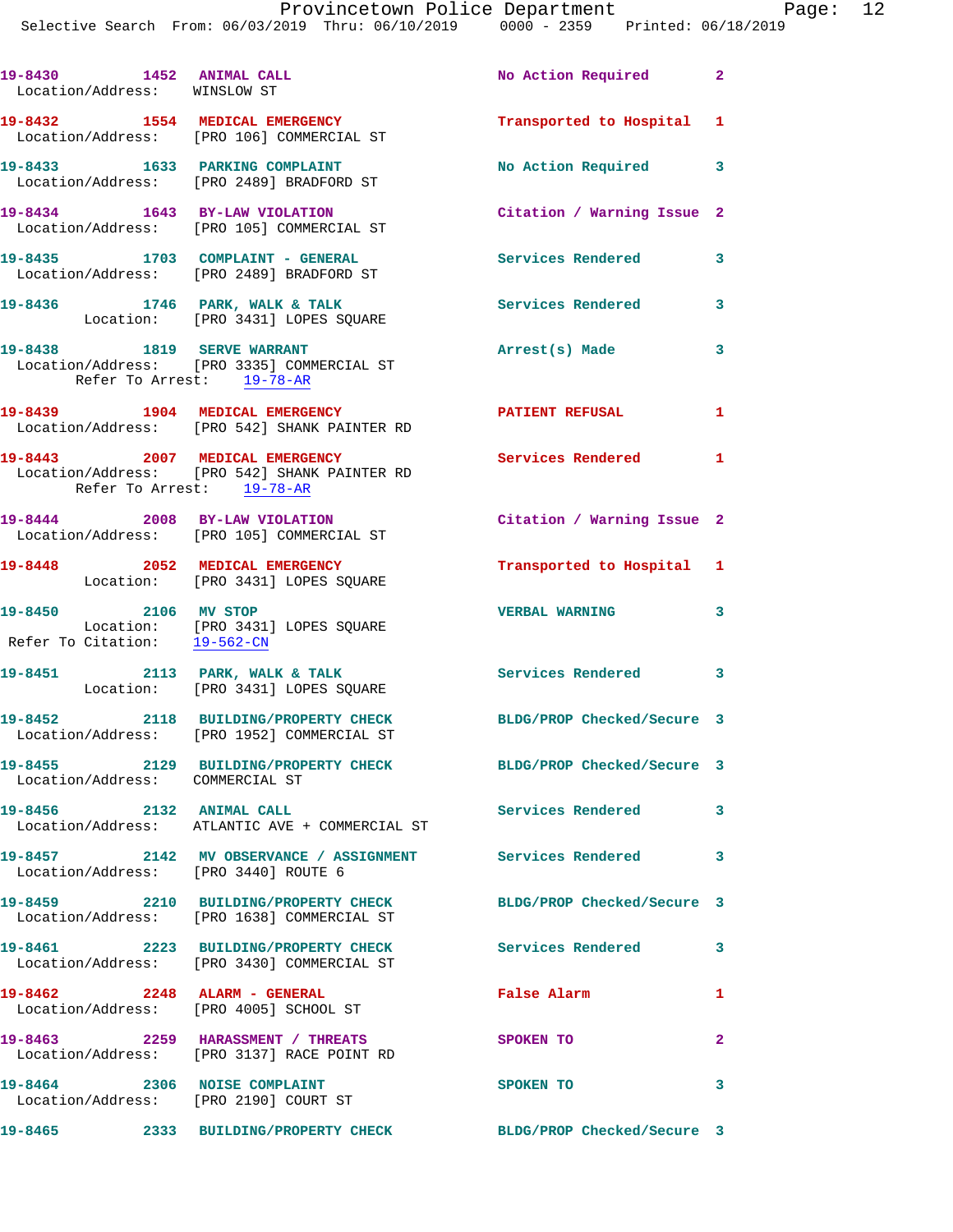|                                                               | Provincetown Police Department Page: 13<br>Selective Search From: 06/03/2019 Thru: 06/10/2019   0000 - 2359   Printed: 06/18/2019     |                               |              |
|---------------------------------------------------------------|---------------------------------------------------------------------------------------------------------------------------------------|-------------------------------|--------------|
|                                                               | Location/Address: [PRO 2543] MACMILLAN WHARF                                                                                          |                               |              |
|                                                               | 19-8466 2348 PARK, WALK & TALK<br>Location/Address: [PRO 3870] COMMERCIAL ST                                                          | No Action Required 3          |              |
|                                                               | 19-8467  2351  COMPLAINT - GENERAL  SPOKEN TO<br>Location/Address: [PRO 208] COMMERCIAL ST                                            |                               | 3            |
|                                                               | 19-8468 2354 DISTURBANCE - FIGHT / ARGUMENT Arrest(s) Made<br>Location/Address: [PRO 2832] COMMERCIAL ST<br>Refer To Arrest: 19-79-AR |                               | 1            |
| For Date: 06/09/2019 - Sunday                                 |                                                                                                                                       |                               |              |
| 19-8469 0017 LOST PROPERTY<br>Location/Address: COMMERCIAL ST |                                                                                                                                       | Services Rendered 3           |              |
|                                                               | 19-8470 0039 MEDICAL EMERGENCY<br>Location/Address: [PRO 1268] COMMERCIAL ST                                                          | Transported to Hospital 1     |              |
|                                                               | 19-8471 0040 PARKING COMPLAINT Contract Citation / Warning Issue 3<br>Location/Address: [PRO 3456] RYDER ST EXT                       |                               |              |
| Location/Address: COMMERCIAL ST                               | 19-8472 0102 PARK, WALK & TALK NO Action Required 3                                                                                   |                               |              |
|                                                               | 19-8473 0143 BUILDING/PROPERTY CHECK BLDG/PROP Checked/Secure 3<br>Location/Address: [PRO 3033] COMMERCIAL ST                         |                               |              |
|                                                               | 19-8474 0143 PARKING COMPLAINT Services Rendered 3<br>Location/Address: [PRO 526] RYDER ST EXT                                        |                               |              |
|                                                               | 19-8475 0147 BUILDING/PROPERTY CHECK BLDG/PROP Checked/Secure 3<br>Location/Address: [PRO 175] COMMERCIAL ST                          |                               |              |
| 19-8476 0149 MV STOP                                          | Location/Address: [PRO 2539] RYDER ST EXT<br>Refer To Citation: T1244557                                                              | Citation / Warning Issue 3    |              |
|                                                               | Refer To Arrest: 19-78-AR                                                                                                             |                               | 1            |
|                                                               | 19-8479 0352 MEDICAL EMERGENCY<br>Location/Address: [PRO 2543] MACMILLAN WHARF                                                        | Transported to Hospital 1     |              |
| Location/Address: ROUTE 6                                     | 19-8480 0525 MV OBSERVANCE / ASSIGNMENT Services Rendered                                                                             |                               | 3            |
|                                                               | 19-8481 0734 SERVICE CALL - POLICE Services Rendered<br>Location/Address: [PRO 516] RACE POINT RD                                     |                               | $\mathbf{3}$ |
|                                                               | 19-8485 0753 ALARM - GENERAL<br>Location/Address: [PRO 3639] PLEASANT ST                                                              | False Alarm <b>Example 20</b> | 1            |
| 19-8487 0840 TRESPASS                                         | Location/Address: [PRO 312] COMMERCIAL ST<br>Refer To Arrest: 19-80-AR                                                                | Arrest(s) Made                | $\mathbf{2}$ |
|                                                               | 19-8493 1006 MEDICAL EMERGENCY<br>Location/Address: [PRO 542] SHANK PAINTER RD<br>Refer To Arrest: 19-78-AR                           | <b>PATIENT REFUSAL</b>        | 1            |
|                                                               | 19-8494 1014 FOLLOW UP<br>Location/Address: [PRO 312] COMMERCIAL ST<br>Refer To Arrest: 19-78-AR                                      | <b>Services Rendered</b>      | $\mathbf{2}$ |
| 19-8495 1014 LOST PROPERTY                                    | Location/Address: [PRO 542] SHANK PAINTER RD                                                                                          | Services Rendered 3           |              |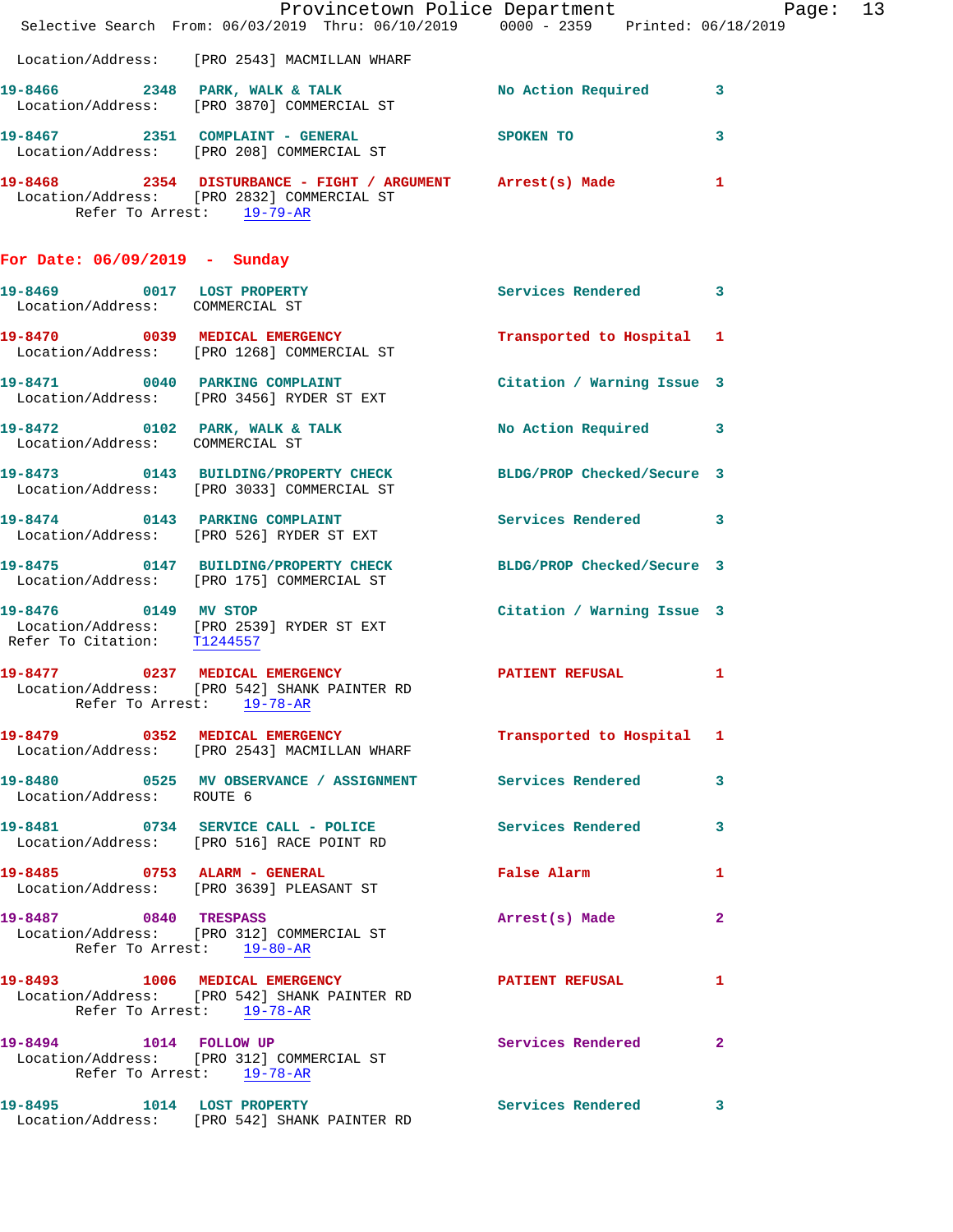| Selective Search From: 06/03/2019 Thru: 06/10/2019   0000 - 2359   Printed: 06/18/2019                              |                                 |  |  |                              |  | Provincetown Police Department Page: 14 |  |
|---------------------------------------------------------------------------------------------------------------------|---------------------------------|--|--|------------------------------|--|-----------------------------------------|--|
| 19-8497 1050 MV COLLISION<br>Location/Address: [PRO 537] SHANK PAINTER RD                                           |                                 |  |  | Services Rendered 1          |  |                                         |  |
| 19-8498 1200 LOST PROPERTY<br>Location/Address: [PRO 542] SHANK PAINTER RD                                          |                                 |  |  | Services Rendered 3          |  |                                         |  |
| 19-8499 1222 PARK, WALK & TALK<br>Location/Address: [PRO 197] COMMERCIAL ST                                         |                                 |  |  | Services Rendered            |  | 3                                       |  |
| 19-8500 1227 LOST PROPERTY<br>Location/Address: [PRO 542] SHANK PAINTER RD                                          |                                 |  |  | Services Rendered            |  | 3                                       |  |
| 19-8502 1359 ASSIST CITIZEN<br>Location/Address: [PRO 519] RACE POINT RD                                            |                                 |  |  | Services Rendered 3          |  |                                         |  |
| 19-8503 1418 ALARM - GENERAL<br>Location/Address: [PRO 485] MASONIC PL                                              |                                 |  |  | False Alarm <b>Example 2</b> |  | 1                                       |  |
| 19-8504 1425 ASSIST DEPARTMENT / MUTUAL AID Referred to Other Agency 3<br>Location/Address: [PRO 837] COMMERCIAL ST |                                 |  |  |                              |  |                                         |  |
| 19-8505 1504 MEDICAL EMERGENCY<br>Location/Address: [PRO 542] SHANK PAINTER RD<br>Refer To Arrest: 19-78-AR         |                                 |  |  | Transported to Hospital 1    |  |                                         |  |
| 19-8506 1520 SERVICE CALL - POLICE SPOKEN TO<br>Location/Address: [PRO 542] SHANK PAINTER RD                        |                                 |  |  |                              |  | $\mathbf{3}$                            |  |
| 19-8507 1535 LOST PROPERTY<br>Location/Address: [PRO 542] SHANK PAINTER RD                                          |                                 |  |  | Services Rendered            |  | 3                                       |  |
| 19-8509 1625 MV COMPLAINT<br>Location/Address: [PRO 165] COMMERCIAL ST<br>Refer To Accident: 19-36-AC               |                                 |  |  | Could Not Locate             |  | $\mathbf{2}$                            |  |
| 19-8508 1637 ALARM - GENERAL<br>Location/Address: [PRO 440] HARRY KEMP WAY                                          |                                 |  |  | BLDG/PROP Checked/Secure 1   |  |                                         |  |
| 19-8510 1648 HAZARDS<br>Location/Address: [PRO 1865] COMMERCIAL ST                                                  |                                 |  |  | <b>Services Rendered</b>     |  | $\mathbf{2}$                            |  |
| 19-8511 1712 BUILDING/PROPERTY CHECK Services Rendered 3<br>Location/Address: [PRO 3259] MACMILLAN WHARF            |                                 |  |  |                              |  |                                         |  |
| 19-8513 1715 911 - GENERAL<br>Location/Address: [PRO 2085] FREEMAN ST                                               |                                 |  |  | Services Rendered 1          |  |                                         |  |
| 19-8512 1718 PARK, WALK & TALK<br>Location: [PRO 3431] LOPES SQUARE                                                 |                                 |  |  | Services Rendered            |  | 3                                       |  |
| 19-8514 1819 MV OBSERVANCE / ASSIGNMENT VERBAL WARNING<br>Location/Address: [PRO 3440] ROUTE 6                      |                                 |  |  |                              |  | 3                                       |  |
| 19-8515 1819 MV STOP<br>Location/Address: [PRO 2513] ROUTE 6<br>Refer To Citation: 19-564-CN                        |                                 |  |  | <b>VERBAL WARNING</b>        |  | 3                                       |  |
| 19-8516 1831 MEDICAL EMERGENCY<br>Location/Address: [PRO 146] COMMERCIAL ST                                         |                                 |  |  | Transported to Hospital 1    |  |                                         |  |
| 19-8517 1834 MV STOP<br>Location/Address: ROUTE 6 + SNAIL RD<br>Refer To Citation: 19-565-CN                        |                                 |  |  | <b>VERBAL WARNING</b>        |  | 3                                       |  |
| 19-8518 1903 ANIMAL CALL<br>Location/Address: [PRO 88] CENTRAL ST                                                   |                                 |  |  | Transferred Custody          |  | 2                                       |  |
| 19-8519 1945 BUILDING/PROPERTY CHECK Services Rendered<br>Location/Address: [PRO 2494] BRADFORD ST                  |                                 |  |  |                              |  | $\mathbf{3}$                            |  |
| 19-8520                                                                                                             | 1946 MV OBSERVANCE / ASSIGNMENT |  |  | Services Rendered            |  | 3                                       |  |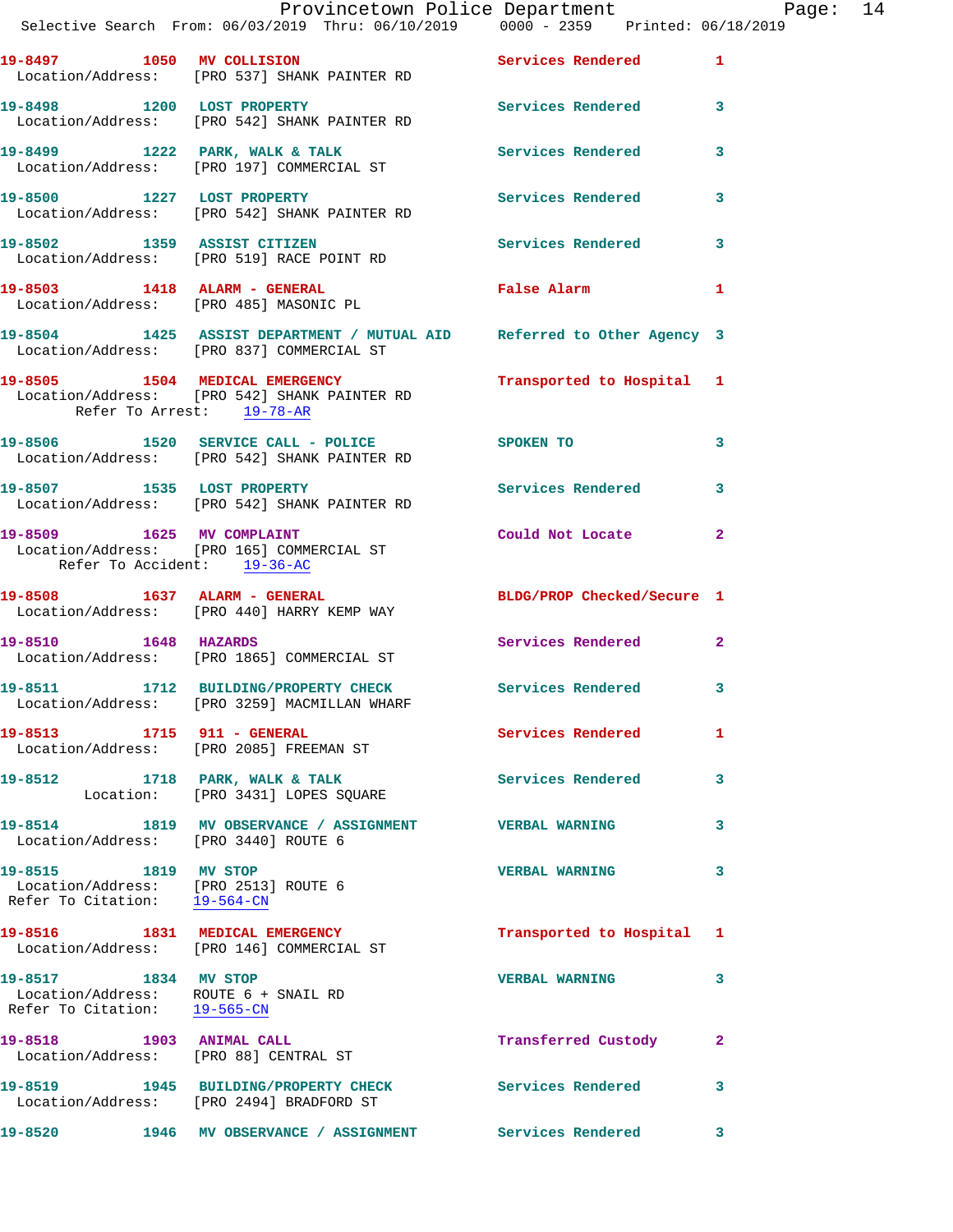|                                                       | Provincetown Police Department Page: 15<br>Selective Search From: 06/03/2019 Thru: 06/10/2019 0000 - 2359 Printed: 06/18/2019 |                           |                |
|-------------------------------------------------------|-------------------------------------------------------------------------------------------------------------------------------|---------------------------|----------------|
|                                                       | Location/Address: HOWLAND ST + BRADFORD ST                                                                                    |                           |                |
| Location/Address: [HYA 1] PARK ST                     | 19-8522 2016 ESCORT / TRANSPORT Services Rendered 3<br>Refer To Arrest: 19-78-AR                                              |                           |                |
| Refer To Arrest: 19-81-AR                             | 19-8523 2028 SHOPLIFTING<br>Location/Address: [PRO 196] COMMERCIAL ST                                                         | Services Rendered 3       |                |
|                                                       | 19-8524 2030 BIKE - ACCIDENT SPOKEN TO<br>Location/Address: [PRO 539] SHANK PAINTER RD                                        |                           | 1              |
|                                                       | 19-8525 2045 MEDICAL EMERGENCY<br>Location/Address: [PRO 3222] ALDEN ST                                                       | Transported to Hospital 1 |                |
|                                                       | 19-8526 2104 LARCENY / FORGERY / FRAUD SPOKEN TO<br>Location/Address: [PRO 350] COMMERCIAL ST                                 |                           | $\mathbf{2}$   |
| 19-8527 2134 HAZARDS                                  | Location/Address: [PRO 2704] COMMERCIAL ST                                                                                    | SPOKEN TO                 | $\overline{2}$ |
|                                                       | 19-8528 2212 SERVICE CALL - POLICE Services Rendered 3<br>Location/Address: [PRO 182] COMMERCIAL ST                           |                           |                |
|                                                       | 19-8530 2334 BUILDING/PROPERTY CHECK BLDG/PROP Checked/Secure 3<br>Location/Address: [PRO 3033] COMMERCIAL ST                 |                           |                |
|                                                       | 19-8531 2334 BUILDING/PROPERTY CHECK BLDG/PROP Checked/Secure 3<br>Location/Address: [PRO 182] COMMERCIAL ST                  |                           |                |
|                                                       | 19-8532 2336 MEDICAL EMERGENCY 2007 PATIENT REFUSAL 1<br>Location/Address: [PRO 542] SHANK PAINTER RD                         |                           |                |
|                                                       | 19-8533 2341 BUILDING/PROPERTY CHECK BLDG/PROP Checked/Secure 3<br>Location/Address: [PRO 175] COMMERCIAL ST                  |                           |                |
| For Date: $06/10/2019$ - Monday                       |                                                                                                                               |                           |                |
|                                                       | 19-8534 0023 MV OBSERVANCE / ASSIGNMENT Services Rendered<br>Location/Address: BRADFORD ST + RYDER ST                         |                           | $\mathbf{3}$   |
|                                                       | 19-8535 0023 FIRE - CO ALARM<br>Location/Address: [PRO 290] COMMERCIAL ST                                                     | Services Rendered 1       |                |
| 19-8536 0037 FOLLOW UP<br>Refer To Accident: 19-36-AC | Location/Address: [PRO 2704] COMMERCIAL ST                                                                                    | Services Rendered         | $\mathbf{2}$   |
|                                                       | 19-8538 0102 DISORDERLY<br>Location/Address: [PRO 165] COMMERCIAL ST<br>Refer To Arrest: 19-82-AR                             | Arrest(s) Made 1          |                |
|                                                       | 19-8539 0132 BUILDING/PROPERTY CHECK BLDG/PROP Checked/Secure 3<br>Location/Address: [PRO 105] COMMERCIAL ST                  |                           |                |
|                                                       | 19-8540 0216 BUILDING/PROPERTY CHECK BLDG/PROP Checked/Secure 3<br>Location/Address: [PRO 3259] MACMILLAN WHARF               |                           |                |
| 19-8541 0226 MV STOP<br>Refer To Citation: 19-566-CN  | Location/Address: [PRO 536] SHANK PAINTER RD                                                                                  | <b>VERBAL WARNING</b>     | 3              |
| Location/Address: ROUTE 6 + SNAIL RD                  | 19-8542 0519 MV OBSERVANCE / ASSIGNMENT Services Rendered                                                                     |                           | 3              |
|                                                       | 19-8543 0532 BUILDING/PROPERTY CHECK BLDG/PROP Checked/Secure 3<br>Location/Address: [PRO 545] SHANK PAINTER RD               |                           |                |
|                                                       |                                                                                                                               |                           | 3.             |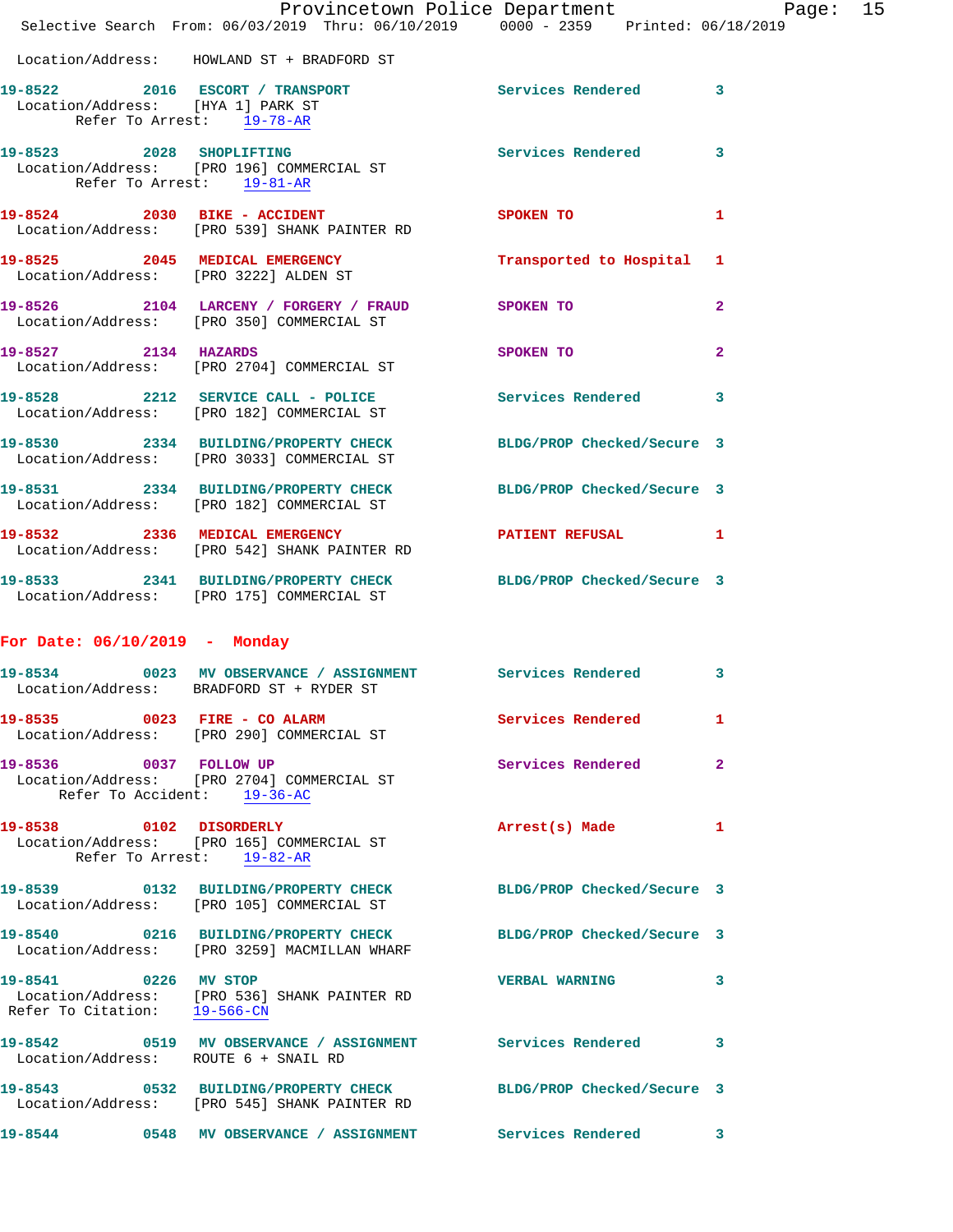|                                                        | Provincetown Police Department Page: 16<br>Selective Search From: 06/03/2019 Thru: 06/10/2019 0000 - 2359 Printed: 06/18/2019 |                            |                         |  |
|--------------------------------------------------------|-------------------------------------------------------------------------------------------------------------------------------|----------------------------|-------------------------|--|
|                                                        | Location/Address: SNAIL RD + COMMERCIAL ST                                                                                    |                            |                         |  |
|                                                        | 19-8545 0557 FLIGHT COVERAGE<br>Location/Address: [PRO 516] RACE POINT RD                                                     | Services Rendered 3        |                         |  |
|                                                        | 19-8546 0612 PARK, WALK & TALK<br>Location/Address: [PRO 3870] COMMERCIAL ST                                                  | <b>Services Rendered</b>   | $\overline{\mathbf{3}}$ |  |
|                                                        | 19-8547 0651 BY-LAW VIOLATION SPOKEN TO<br>Location/Address: [PRO 2483] COMMERCIAL ST                                         |                            | $\mathbf{2}$            |  |
|                                                        | 19-8548 0811 SCHOOL<br>Location/Address: [PRO 569] WINSLOW ST                                                                 | Services Rendered 3        |                         |  |
|                                                        | 19-8549 0818 ANIMAL CALL<br>Location/Address: [PRO 2490] PROVINCELANDS RD                                                     | Referred to Other Agency 2 |                         |  |
| Refer To Citation: 19-567-CN                           | 19-8552 0840 MV STOP<br>Location/Address: [PRO 2818] CONWELL ST                                                               | VERBAL WARNING 3           |                         |  |
|                                                        | 19-8553 0854 ANIMAL CALL<br>Location/Address: [PRO 516] RACE POINT RD                                                         | Referred to Other Agency 2 |                         |  |
|                                                        | 19-8554 0859 MV COMPLAINT<br>Location/Address: [PRO 1952] COMMERCIAL ST                                                       | Services Rendered 2        |                         |  |
| Refer To Arrest: 19-78-AR<br>Refer To Arrest: 19-82-AR | 19-8555 0912 ESCORT / TRANSPORT<br>Location/Address: [PRO 542] SHANK PAINTER RD<br>Refer To Arrest: $\frac{19-80-AR}{\pi}$    | Transferred Custody 3      |                         |  |
|                                                        | 19-8556 0920 GENERAL INFO<br>Location/Address: [PRO 542] SHANK PAINTER RD                                                     | Services Rendered          | 3                       |  |
| Refer To Citation: 19-568-CN                           | 19-8557 1001 MV STOP<br>Location/Address: [PRO 32] BRADFORD ST                                                                | <b>VERBAL WARNING</b>      | 3                       |  |
| Refer To Accident: 19-34-AC                            | 19-8559 1057 FOLLOW UP<br>Location/Address: [PRO 542] SHANK PAINTER RD                                                        | SPOKEN TO                  | 2                       |  |
| 19-8560 1107 911 - GENERAL                             | Location/Address: [PRO 106] COMMERCIAL ST                                                                                     | SPOKEN TO                  | 1                       |  |
|                                                        | 19-8561 1128 BUILDING/PROPERTY CHECK BLDG/PROP Checked/Secure 3<br>Location/Address: [PRO 3033] COMMERCIAL ST                 |                            |                         |  |
|                                                        | 19-8564 1143 PARKING COMPLAINT<br>Location/Address: [PRO 3456] RYDER ST EXT                                                   | Citation / Warning Issue 3 |                         |  |
|                                                        | 19-8565 1202 COMPLAINT - GENERAL<br>Location/Address: [PRO 2000] COMMERCIAL ST                                                | Referred to Other Agency 3 | 1                       |  |
|                                                        | 19-8566 1218 MEDICAL EMERGENCY<br>Location/Address: [PRO 517] RACE POINT RD                                                   | Transported to Hospital 1  |                         |  |
|                                                        | 19-8567 1303 ALARM - FIRE<br>Location/Address: [PRO 106] COMMERCIAL ST                                                        | False Alarm                | 1                       |  |
|                                                        | 19-8568 1357 MEDICAL EMERGENCY<br>Location/Address: [PRO 1638] COMMERCIAL ST                                                  | Transported to Hospital 1  |                         |  |
|                                                        | 19-8569 1412 ASSIST DEPARTMENT / MUTUAL AID Services Rendered<br>Location/Address: [PRO 217] COMMERCIAL ST                    |                            | 3                       |  |
|                                                        | 19-8570 1445 PARKING COMPLAINT<br>Location/Address: [PRO 555] TREMONT ST                                                      | Citation / Warning Issue 3 |                         |  |
|                                                        |                                                                                                                               |                            |                         |  |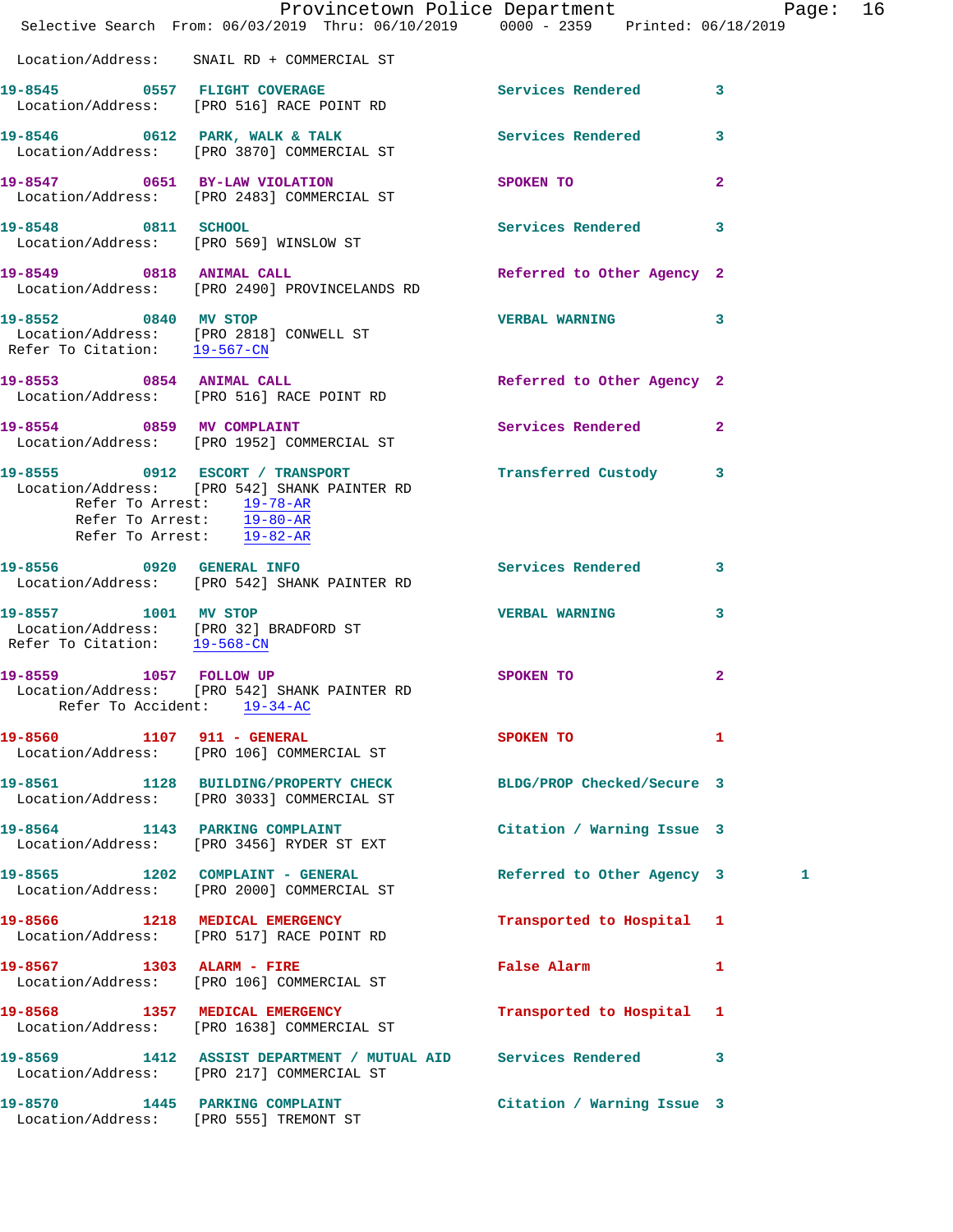|                                                      | Provincetown Police Department Page: 17<br>Selective Search From: 06/03/2019 Thru: 06/10/2019   0000 - 2359   Printed: 06/18/2019 |                            |              |
|------------------------------------------------------|-----------------------------------------------------------------------------------------------------------------------------------|----------------------------|--------------|
| Location/Address: [PRO 569] WINSLOW ST               | 19-8572 1459 SERVICE CALL - POLICE Services Rendered 3                                                                            |                            |              |
| Location/Address: [PRO 2518] ROUTE 6                 | 19-8573 1615 ANIMAL CALL                                                                                                          | Services Rendered          | $\mathbf{2}$ |
|                                                      | 19-8574 1704 FOLLOW UP<br>Location/Address: [PRO 542] SHANK PAINTER RD                                                            | SPOKEN TO                  | $\mathbf{2}$ |
|                                                      | 19-8575 1708 LOST PROPERTY<br>Location/Address: [TRU] LEFT HANDED RD                                                              | Services Rendered          | 3            |
|                                                      | 19-8576 1819 MV COMPLAINT<br>Location/Address: [PRO 526] RYDER ST EXT                                                             | <b>SPOKEN TO</b>           | $\mathbf{2}$ |
|                                                      | 19-8577 1902 COMPLAINT - GENERAL SPOKEN TO<br>Location/Address: [PRO 2989] COMMERCIAL ST                                          |                            | 3            |
|                                                      | 19-8578 1928 BUILDING/PROPERTY CHECK Services Rendered 3<br>Location/Address: [PRO 2483] COMMERCIAL ST                            |                            |              |
|                                                      | 19-8580 1944 MV OBSERVANCE / ASSIGNMENT Services Rendered<br>Location/Address: ROUTE 6 + SNAIL RD                                 |                            | 3            |
|                                                      | 19-8581 1946 COMPLAINT - GENERAL SPOKEN TO<br>Location/Address: [PRO 2605] COMMERCIAL ST                                          |                            | 3            |
|                                                      | 19-8582 2021 MV STOP<br>Location/Address: [PRO 1886] BRADFORD ST<br>Refer To Citation: $\frac{19-569-CN}{29-569-CN}$              | <b>VERBAL WARNING</b>      | 3            |
|                                                      | 19-8583 2112 BUILDING/PROPERTY CHECK Services Rendered 3<br>Location/Address: [PRO 3259] MACMILLAN WHARF                          |                            |              |
|                                                      | 19-8584 2143 MEDICAL EMERGENCY<br>Location/Address: [PRO 60] BRADFORD ST                                                          | Transported to Hospital 1  |              |
|                                                      | 19-8585<br>19-8585 2205 BUILDING/PROPERTY CHECK BLDG/PROP Checked/Secure 3<br>Location/Address: [PRO 3033] COMMERCIAL ST          |                            |              |
|                                                      | 19-8586 2213 BUILDING/PROPERTY CHECK<br>Location/Address: [PRO 175] COMMERCIAL ST                                                 | BLDG/PROP Checked/Secure 3 |              |
|                                                      | 19-8587 2214 BUILDING/PROPERTY CHECK BLDG/PROP Checked/Secure 3<br>Location/Address: [PRO 182] COMMERCIAL ST                      |                            |              |
|                                                      | 19-8588 2219 BUILDING/PROPERTY CHECK Services Rendered<br>Location/Address: [PRO 2540] RACE POINT RD                              |                            | 3            |
|                                                      | 19-8589 2243 BUILDING/PROPERTY CHECK BLDG/PROP Checked/Secure 3<br>Location/Address: [PRO 1952] COMMERCIAL ST                     |                            |              |
| 19-8590 2254 MV STOP<br>Refer To Citation: 19-570-CN | Location/Address: COMMERCIAL ST + STANDISH ST                                                                                     | <b>VERBAL WARNING</b>      | 3            |
|                                                      | 19-8591 2258 BUILDING/PROPERTY CHECK BLDG/PROP Checked/Secure 3<br>Location/Address: [PRO 1638] COMMERCIAL ST                     |                            |              |
|                                                      | 19-8592 2300 BUILDING/PROPERTY CHECK<br>Location/Address: [PRO 182] COMMERCIAL ST                                                 | BLDG/PROP Checked/Secure 3 |              |
|                                                      | 19-8593 2300 BUILDING/PROPERTY CHECK BLDG/PROP Checked/Secure 3<br>Location/Address: [PRO 175] COMMERCIAL ST                      |                            |              |
|                                                      | Location/Address: HIGH POLE HILL + BRADFORD ST                                                                                    |                            | 3            |
|                                                      | 19-8595 2354 MV OBSERVANCE / ASSIGNMENT Services Rendered<br>Location/Address: HOWLAND ST + BRADFORD ST                           |                            | 3            |